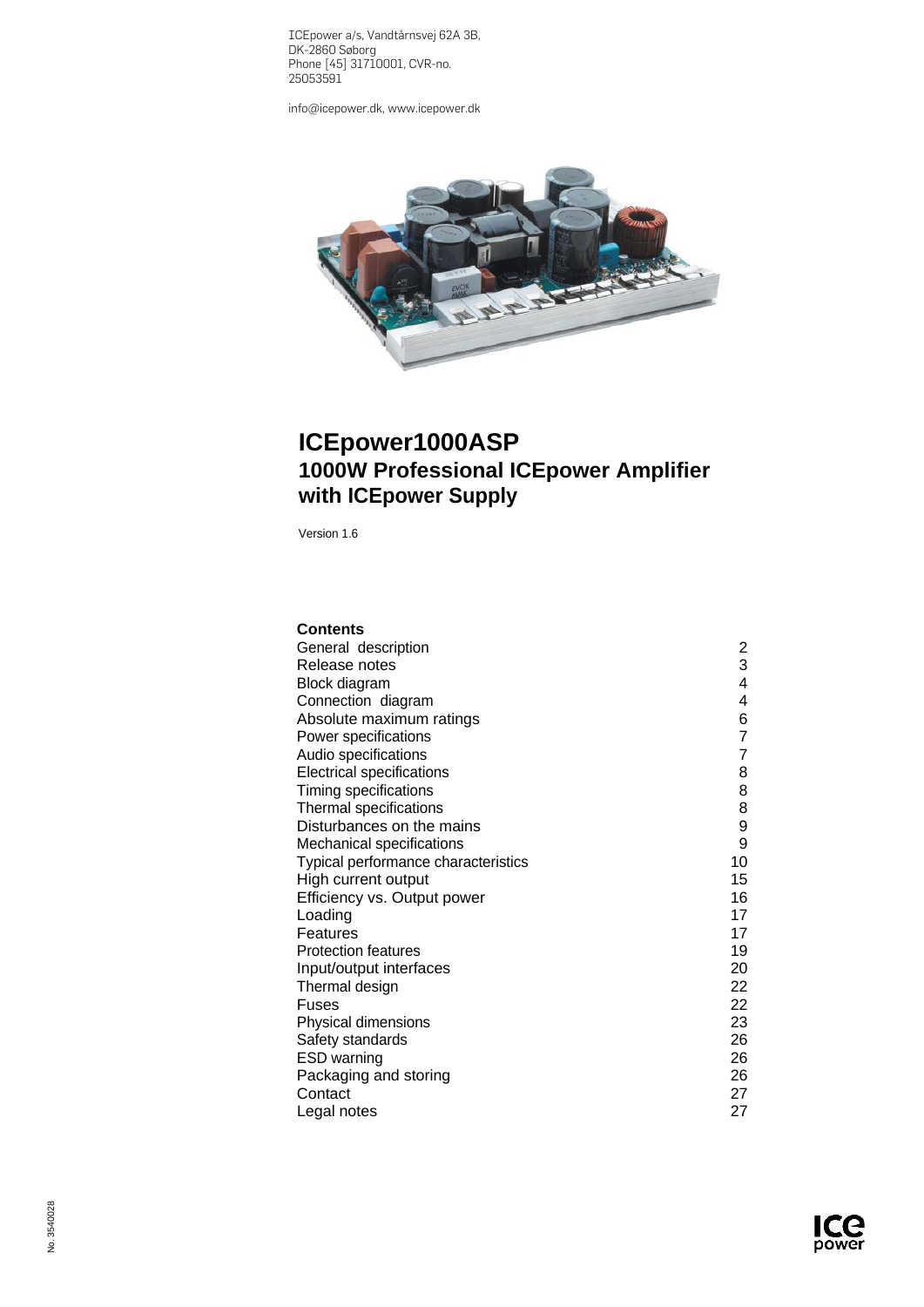# <span id="page-1-0"></span>**General Description**

The ICE power 1000 ASP is a high quality audiopower solution capable of generating 1000W RMS output directly from selectable 115/230 volt mains.

The ICEpower1000ASP integrates the conventional power supply and amplifier into one highly compact and lightweight solution with state-of-the-art performance.

Applications include:

- Active speakers and subwoofers
- Installationaudioproducts
- High-endstereoandmulti-channelamplifiers



Figure 1: ICEpower1000ASP Size15 cm x 23.3 cm x 5.7 cm

For full range multi-way or multi-channel applications up to two additional ICEpower1000A or ICEpower500A amplifiers may be powered from the DC-bus connector. The ±12.8 volt outputs of the ICEpower1000ASPalso providegeneralpurposeauxilarysuppliesforexternalcircuitry.

The aluminum extrusion includes slots that accept 3mm thread forming screws for easy mounting to any chassis or back plate. The ICEpower1000ASP is protected against short-circuits, overload and over-heating and the onboard fuse and EMI filtering provides a CE and FCC approved design.

#### **Key Specifications**

- 1000W @ 0.01% THD+N, 100 Hz, 4Ω
- 1175W @ 1% THD+N, 1kHz, 4Ω
- 118dBA dynamic range
- Max output voltage / current: 97V<sub>p</sub> / 40A<sub>p</sub>, 4Ω
- THD+N <  $0.2\%$ ,  $0.1W 1100W$ ,  $4\Omega$
- Bandwidth limit = 38 kHz ( $8Ω$ )
- Totalefficiency79%
- Stand-bypowerdissipationtypically4.1W
- Mains connection is class 1 (with earth)

#### **Key Features**

- Veryruggedconstructionforprofessionaluse
- Comprehensive protection scheme
- Suitable for CE approved designs
- Power output for ICE power 500A and/or 1000A
- $±12.8$  volt auxiliary output
- Selectable mains 115/230Vac
- Safety conforms to: UL/IEC 60065 and others
	- EMI conforms to: EN55103-1 EN55103-2

FCC part 15b Class A

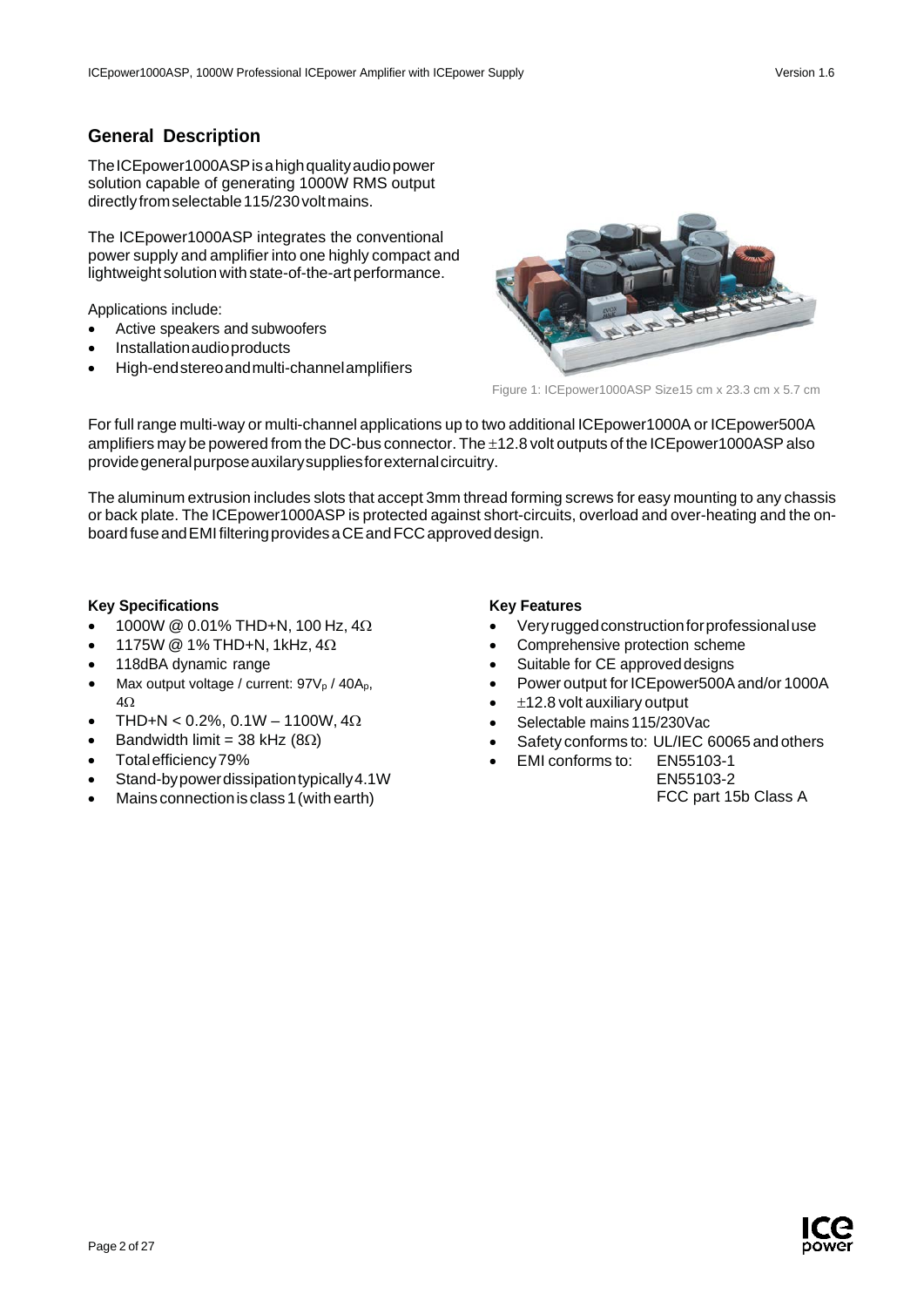# <span id="page-2-0"></span>**Release Notes**

| <b>Version</b> | <b>Date</b> | <b>Revised by</b> | <b>Description</b>                                                       |
|----------------|-------------|-------------------|--------------------------------------------------------------------------|
| 1.6            | 2017-09-07  | LBH/DIT           | Output voltage / current spec. added<br>Safety and EMI standards updated |
|                |             |                   | Address updated                                                          |
|                |             |                   | Legal Notes updated                                                      |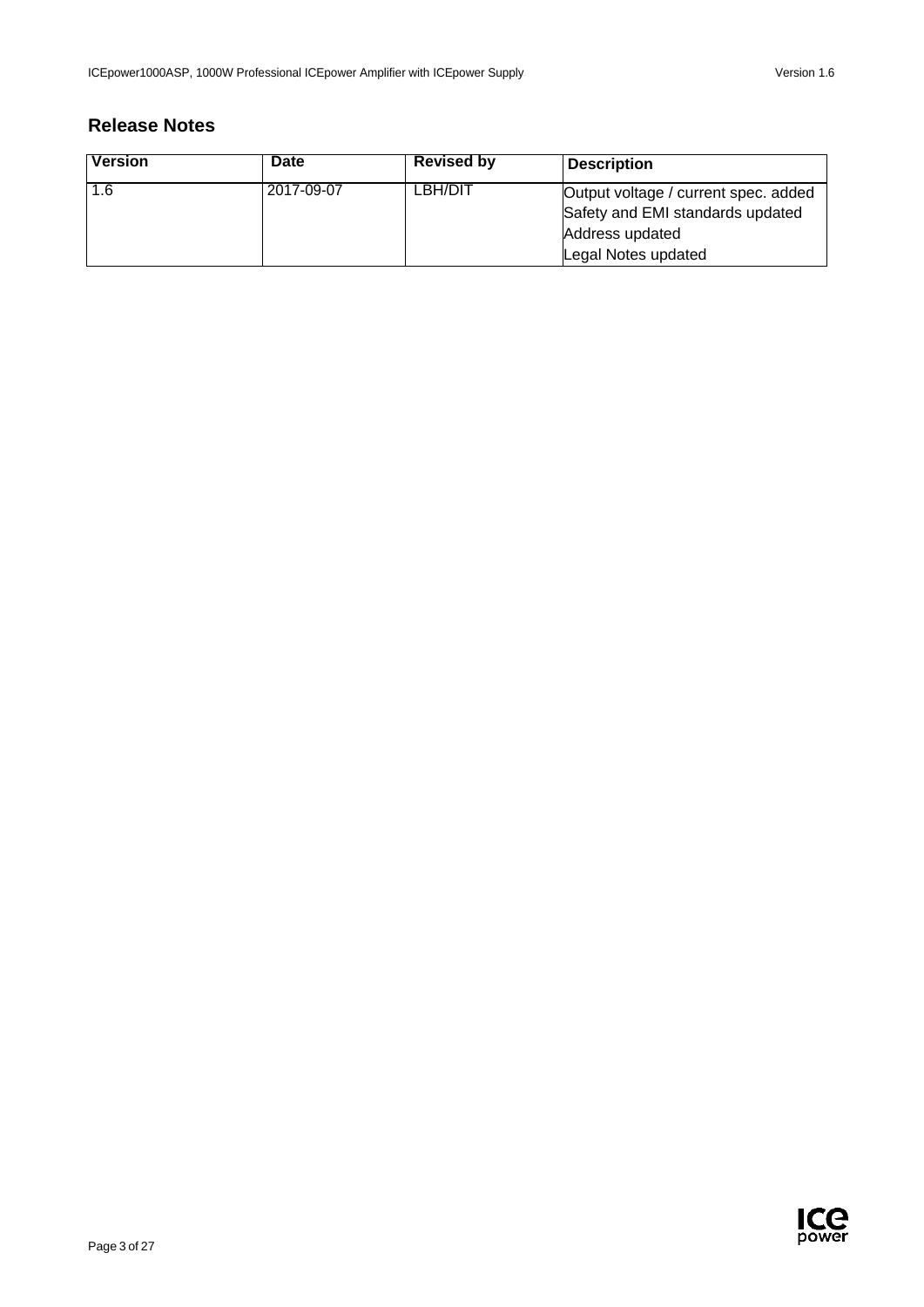# <span id="page-3-0"></span>**Block Diagram**



Figure 2: ICEpower1000ASP block diagram

# <span id="page-3-1"></span>**Connection Diagram**



Figure 3: ICEpower1000ASP connections

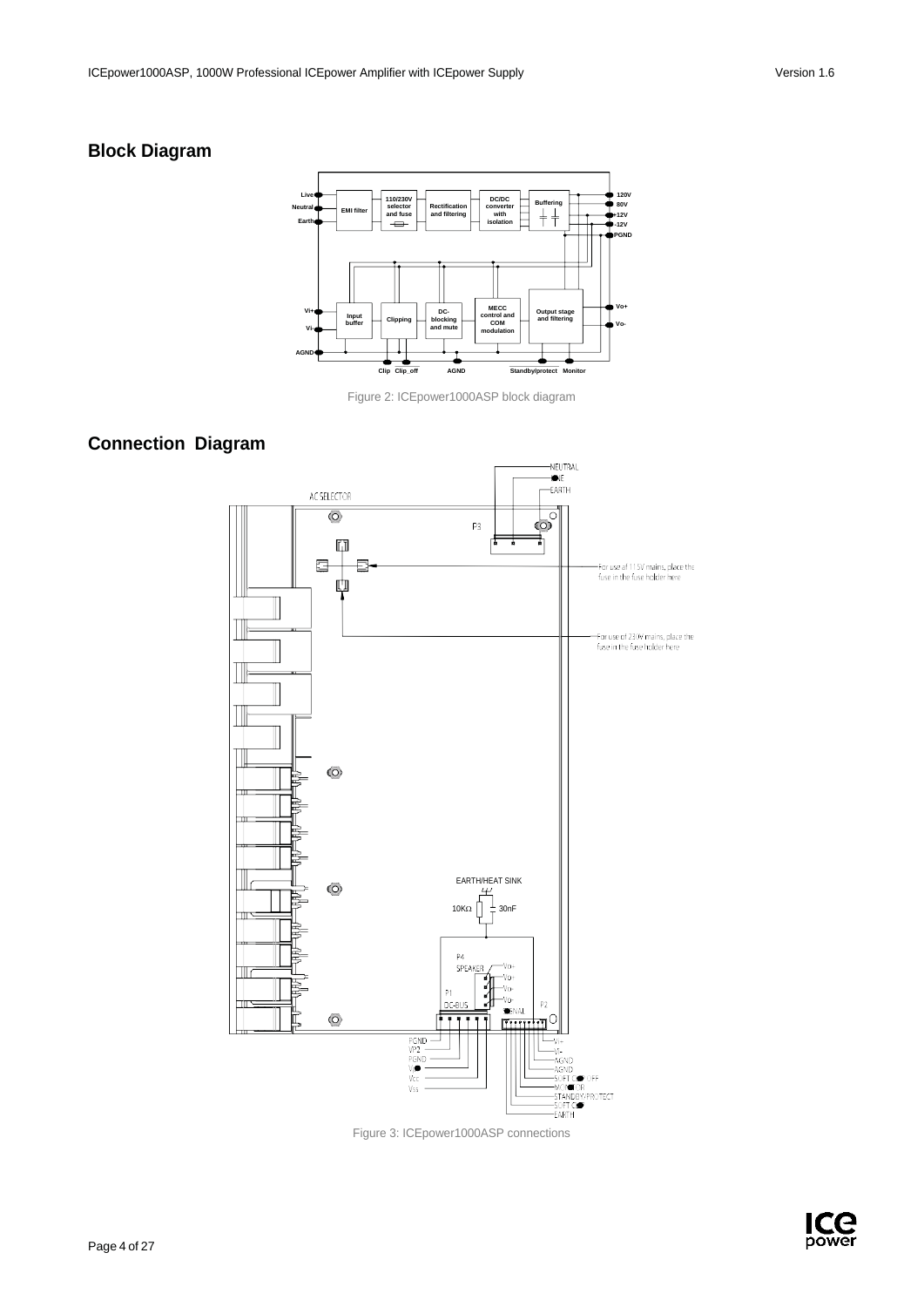The plug interface of the ICEpower1000ASP modules has four industry standard connectors selected for long- term reliability.

## **AC Connector Specification (P3)**

The ICEpower1000ASP is Class 1 equipment and therefore must have an earth connection.

| Types: JST B3(6-2,4,5)P-VH |                 |                         |
|----------------------------|-----------------|-------------------------|
| <b>PIN</b>                 | <b>Function</b> | <b>Description</b>      |
|                            | Neutral         | Neutral AC              |
|                            | Line            | Phase AC                |
|                            | Earth           | Safety earth connection |

Table 1: AC Connector Specification

#### **Signal Connector Specification (P2)**

| Type: JST 9-pole PH-connector |                 |                                                      |                |
|-------------------------------|-----------------|------------------------------------------------------|----------------|
| <b>PIN</b>                    | <b>Function</b> | <b>Description</b>                                   | <b>Type</b>    |
|                               | Earth           | Connected directly to mains earth.                   | Earth          |
| 2                             | Soft clip       | Soft clip indication (open collector).               | Output         |
| 3                             | Standby/protect | Control pin for standby control (Internal pull-up).  | Input & Output |
| $\overline{4}$                | <b>Monitor</b>  | Unbalanced attenuated output signal.                 | Output         |
| 5                             | Soft clip off   | Control pin for disabling the soft clipping circuit. | Input          |
| 6                             | <b>AGND</b>     | Ground terminal for the signal section.              | <b>GND</b>     |
|                               | <b>AGND</b>     | Ground terminal for the signal section.              | <b>GND</b>     |
| 8                             | Vi-             | Negative input (balanced input buffer).              | Audio Input    |
| 9                             | Vi+             | Positive input (balanced input buffer).              | Audio Input    |

Table 2: Signal Connector Specification.

## **DC-bus Connector Specification (P1)**

|            | Type: JST 6P-VH-B |                     |            |
|------------|-------------------|---------------------|------------|
| <b>PIN</b> | <b>Function</b>   | <b>Description</b>  | Type       |
|            | <b>PGND</b>       | Power supply Ground | <b>GND</b> |
| 2          | Vp2 (80V)         | Power supply 80V    | Output     |
| 3          | <b>PGND</b>       | Power supply Ground | <b>GND</b> |
| 4          | Vp1 (120V)        | Power supply 120V   | Output     |
| 5          | Vcc (+12.8V)      | Power supply +12.8V | Output     |
| -6         | Vss (-12.8V)      | Power supply -12.8V | Output     |

Table 3: DC-bus Connector Specifications.

## **Speaker Connector Specification (P4)**

|         | Type: JST 4P-VH-B |                                                |        |
|---------|-------------------|------------------------------------------------|--------|
| PIN     | <b>Function</b>   | <b>Description</b>                             | Tvpe   |
| $1+2$   | Vo+               | "Hot " balanced audio power output terminal.   | Output |
| $3 + 4$ | Vo-               | " Cold " balanced audio power output terminal. | Output |

Table 4: Speaker Connector Specification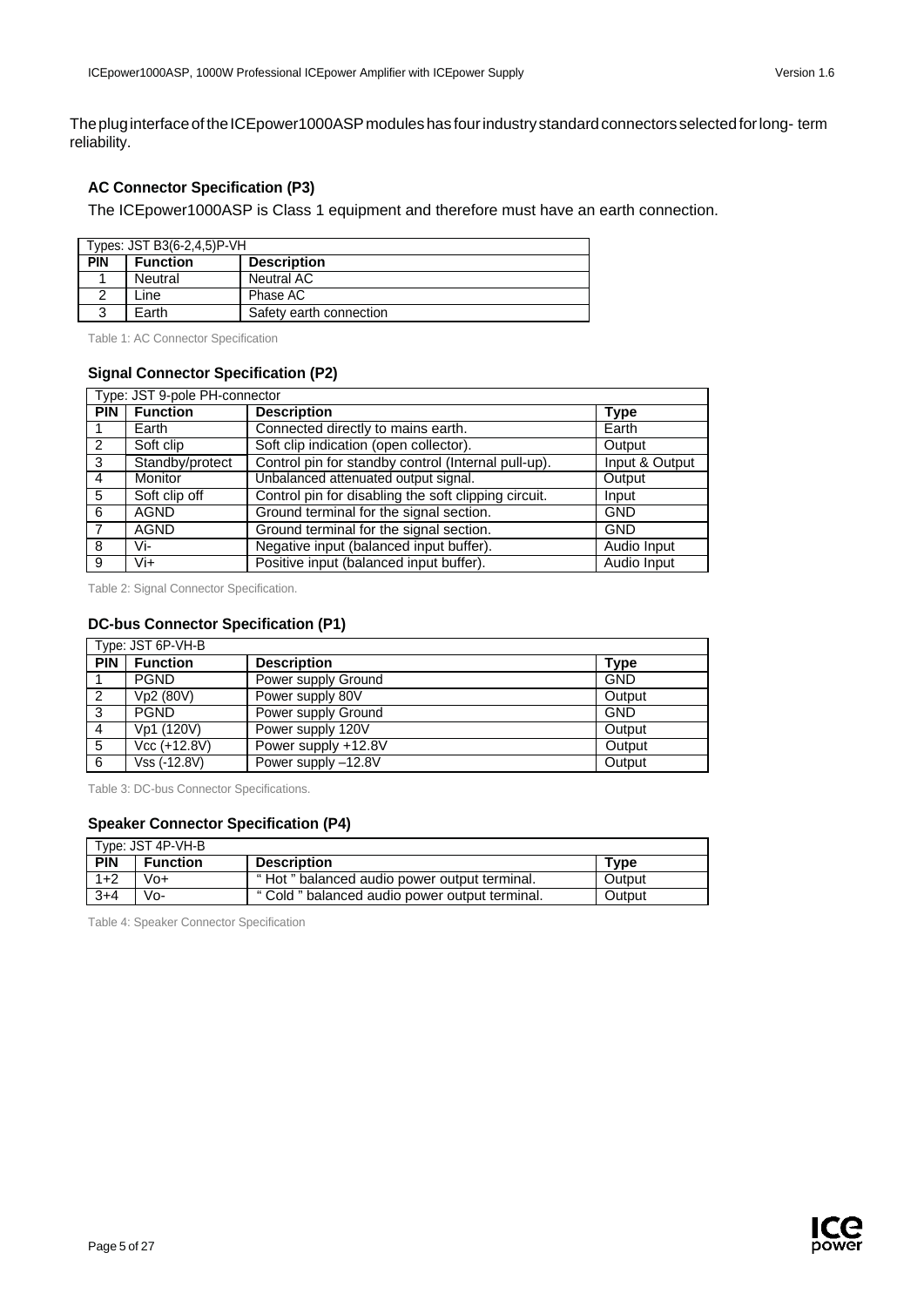# <span id="page-5-0"></span>**Absolute Maximum Ratings**

Absolute maximum ratings indicate limits beyond which damage may occur.

#### **Mains Input Section**

| Symbol            | <b>Parameter</b>                                                                                    | Value        | Unit                           |
|-------------------|-----------------------------------------------------------------------------------------------------|--------------|--------------------------------|
| $AC_{\text{max}}$ | Maximum off-line voltage 115V <sub>AC</sub> setting<br>Maximum off-line voltage $230V_{AC}$ setting | 132.5<br>265 | $\rm V_{AC}$                   |
| $AC_{min}$        | Minimum off-line voltage $115V_{AC}$ setting<br>Minimum off-line voltage 230V <sub>AC</sub> setting | $190^{1}$    | $V_{AC,60Hz}$<br>$V_{AC,50Hz}$ |
|                   | Mains frequency range 115VAC                                                                        | $55 - 65$    | Hz                             |
|                   | Mains frequency range 230VAC                                                                        | $45 - 55$    | Hz                             |
| <sup>I</sup> fuse | Fuse rating 115V                                                                                    | T10          | AH                             |
|                   | Fuse rating 230V                                                                                    | T6.3         | AH                             |

Table 5: Absolute Maximum Ratings, mains input section

1) The ICEpower1000ASP will operate at lower levels but the output power will be reduced. If the off-line voltage is too low the *ICEpower1000ASPswitches off.*

*2) See fuses section for details*

#### **DC-Bus**

| Symbol            | <b>Parameter</b>                       | Value  | Unit |
|-------------------|----------------------------------------|--------|------|
| $\mathsf{IsoV}^3$ | Maximum current draw from Vp2 (80V)    |        |      |
| $120v^{3}$        | Maximum current draw from Vp1 (120V)   |        | A    |
| $+12.8V^{(4)}$    | Maximum current draw from Vcc (+12.8V) | 0.8    | A    |
| $112.8\sqrt{4}$   | Maximum current draw from Vss (-12.8V) | $-0.8$ |      |

Table 6: Absolute Maximum ratings, DC-bus.

3) The stated value is the maximum current available from the power supply when the internal amplifier is idle. Note that this power bus is *onlyintendedforusewithotherICEpoweramplifiersasshownintheICEpowerASP-seriesDesigner'sManual. 4) The+/-12Voutputsarenot short circuitprotectedandmust be fusedtoavoiddamage.SeetheICEpowerASP-seriesDesigner's Manual.*

## **Input Section**

| Symbol            | <b>Parameter</b>             | Value        | Unit |
|-------------------|------------------------------|--------------|------|
| $V$ in+ . $V$ in- | Maximum voltage range on pin | $±12.8^{5}$  |      |
| Standby/protect   | Maximum voltage range on pin | $0-12.8^{6}$ |      |
| Soft clip off     | Maximum voltage range on pin | $0-12.8^{6}$ |      |

Table 7: Absolute Maximum ratings, input section.

### **Output Section**

| Symbol     | <b>Parameter</b>               | Value          | Unit |
|------------|--------------------------------|----------------|------|
| $R_{load}$ | Minimum load                   |                |      |
|            | Maximum purely capacitive load | 470            | nF   |
| Soft clip  | Maximum voltage range on pin   | $(0-12.8^{6})$ |      |
| Monitor    | Maximum voltage range on pin   | $0-12.8^{6}$   |      |

Table 8: Absolute Maximum ratings, output section.

*7) The over current protection will act to protect the amplifier*

#### **Thermal Section**

| Symbol | <b>Parameter</b>                   | Value | Unit |
|--------|------------------------------------|-------|------|
|        | Max. operating ambient temperature |       |      |

Table 9: Absolute Maximum ratings, thermal section.



*<sup>5)</sup> From Vss to Vcc.*

*<sup>6)</sup> From 0 toVcc.*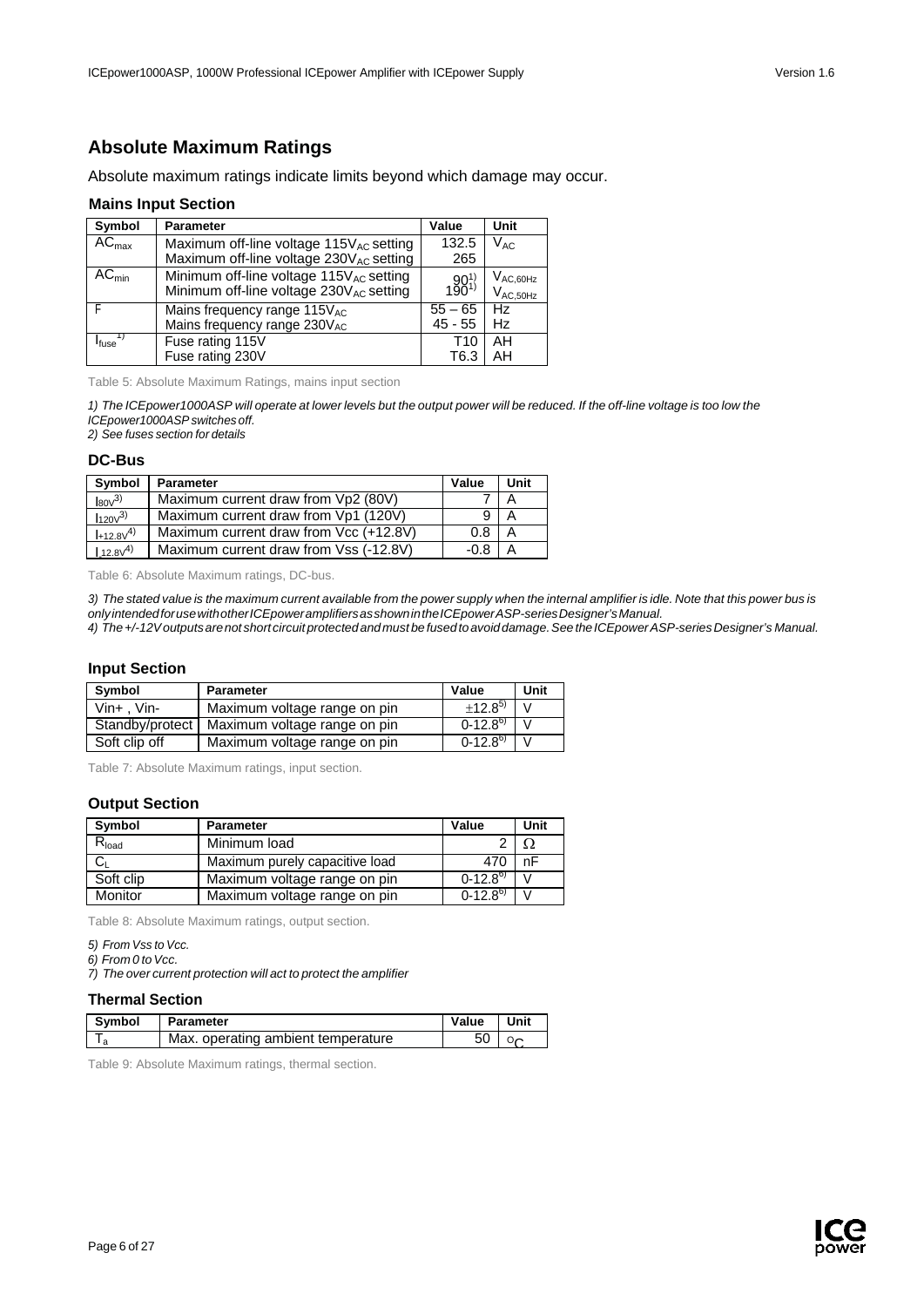# <span id="page-6-0"></span>**Power Specifications**

| Unless otherwise specified. $T_a=25\,^{\circ}\text{C}$ , f=1kHz, Load=4 $\Omega$ . |  |  |
|------------------------------------------------------------------------------------|--|--|
|------------------------------------------------------------------------------------|--|--|

| Symbol     | <b>Parameter</b>                              | <b>Conditions</b>                                                   | Min | Typ     | <b>Max</b> | Unit |
|------------|-----------------------------------------------|---------------------------------------------------------------------|-----|---------|------------|------|
| $V_{p1}$   | Nominal DC voltage 1                          | Off-line input within range                                         |     | 120     |            |      |
| $V_{p2}$   | Nominal DC voltage 2                          | Off-line input within range                                         |     | 80      |            |      |
| Vcc        | Positive analog supply                        | Off-line input within range                                         |     | 12.8    |            |      |
| <b>Vss</b> | Negative analog supply                        | Off-line input within range                                         |     | $-12.8$ |            |      |
| $I_{Pmax}$ | Time of maximum rated output power            | 1000W out. No preheating.                                           |     | 15      |            |      |
| $P_T$      | Continuous output power <sup>8)</sup> without | Thermal stab. $\circledR$ T <sub>a</sub> = 25 <sup>O</sup> C.       |     | 85      |            | W    |
|            | thermal shutdown.                             | $4\Omega$ , no external heatsink.                                   |     |         |            |      |
| $P_T$      | Continuous output power <sup>8)</sup> without | Thermal stab. $\textcircled{2}$ T <sub>a</sub> = 50 <sup>O</sup> C. |     | 40      |            | W    |
|            | thermal shutdown.                             | $4\Omega$ , no external heatsink.                                   |     |         |            |      |
| $P_{FTC}$  | FTC rated output power $0-3kHz^{9}$           | $4\Omega$ , No external heatsink                                    |     | 150     |            | W    |
| Pq         | Quiescent power dissipation                   | $Po = 0W$                                                           |     | 15.8    |            | W    |
| Pstby      | Stand-by power dissipation                    | Amplifier disabled                                                  |     | 4.1     |            | W    |
| η          | Power Efficiency                              | $Po = 1000W$ , 230V mains                                           |     | 79      |            | $\%$ |
|            | (4 ohm load)                                  | $Po = 500W$ , 230V mains                                            |     | 78      |            |      |

Table 10: Power specifications

6) The module is mounted vertically in free air. Continuous output power can be improved by the means of external heat sink or forced *convection.*

*7) The power bandwidth is limited to protect the output Zobel network.*

# <span id="page-6-1"></span>**Audio Specifications**

Unless otherwise specified, f=1kHz,  $P_0$ =1W,  $T_a$  = 25<sup>o</sup>C, soft clip enabled

| Symbol             | <b>Parameter</b>                                                                          | <b>Conditions</b>                                                  | Min.          | Typ.                | Max.     | <b>Units</b> |
|--------------------|-------------------------------------------------------------------------------------------|--------------------------------------------------------------------|---------------|---------------------|----------|--------------|
| $P_{O}$            | Output power @ 0.2%THD+N<br>10Hz < f < 20kHz<br>(AES17 measurement filter) <sup>10)</sup> | $R_1 = 4\Omega$ .<br>$R_L = 8\Omega$<br>$R_L = 4\Omega$ , 1% THD+N |               | 1100<br>525<br>1175 |          | W<br>W<br>W  |
| $V_{o\text{-max}}$ | Max output voltage                                                                        | $R_L = 4\Omega$                                                    |               | 97                  |          | $V_{p}$      |
| lo-max             | Max output current                                                                        | (output current limited)                                           |               | 40                  |          | $A_{p}$      |
| THD+N              | THD+N in $4\Omega$<br>(AES17 measurement filter) <sup>10)</sup>                           | f = 100Hz, $P_0 = 1W$                                              |               | 0.007               | 0.015    | $\%$         |
| THD+N              | Maximal THD+N in $4\Omega$<br>(AES17 measurement filter) <sup>10)</sup>                   | 10Hz < f < 20kHz<br>100mW < Po < 1000W                             |               | 0.2                 | 0.3      | $\%$         |
| $V_{N,O}$          | Output referenced idle noise                                                              | A-weighted<br>10Hz < f < 20kHz                                     | 65            | 80                  | 115      | $\mu V$      |
| $A_V$              | Nominal Voltage Gain                                                                      | $f = 1$ kHz                                                        | 26.7          | 27.2                | 27.7     | dB           |
|                    | Frequency response                                                                        | 20Hz - 20kHz, All loads                                            |               | ±0.5                | ±1.0     | dB           |
| $f_u$              | Upper bandwidth limit<br>(-3dB)                                                           | $R_1 = 8\Omega$<br>$R_L = 4\Omega$                                 |               | 38<br>31            |          | kHz<br>kHz   |
| f <sub>1</sub>     | Lower bandwidth limit<br>(-3dB)                                                           | $R_L = 8\Omega$<br>$R_1 = 4\Omega$                                 | -             | 5.3<br>5.3          | ٠        | Hz<br>Hz     |
| $Z_{\rm o}$        | Abs. output impedance                                                                     | $f = 1$ kHz                                                        |               | 5                   | 10       | $m\Omega$    |
| $Z_L$              | Load impedance range                                                                      |                                                                    | $\mathcal{P}$ | 4                   | $\infty$ | $\Omega$     |
| D                  | Dynamic range                                                                             | A-weighted                                                         | 115           | 118                 | 120      | dB           |

Table 11: Audio specifications.

8) An Audio Precision AES1720 kHz 7<sup>th</sup> order measurement filter is used for measurements. The frequency 6.67 kHz corresponds to the *worst-case situation where both 2nd and 3rd harmonics are within the audio band.*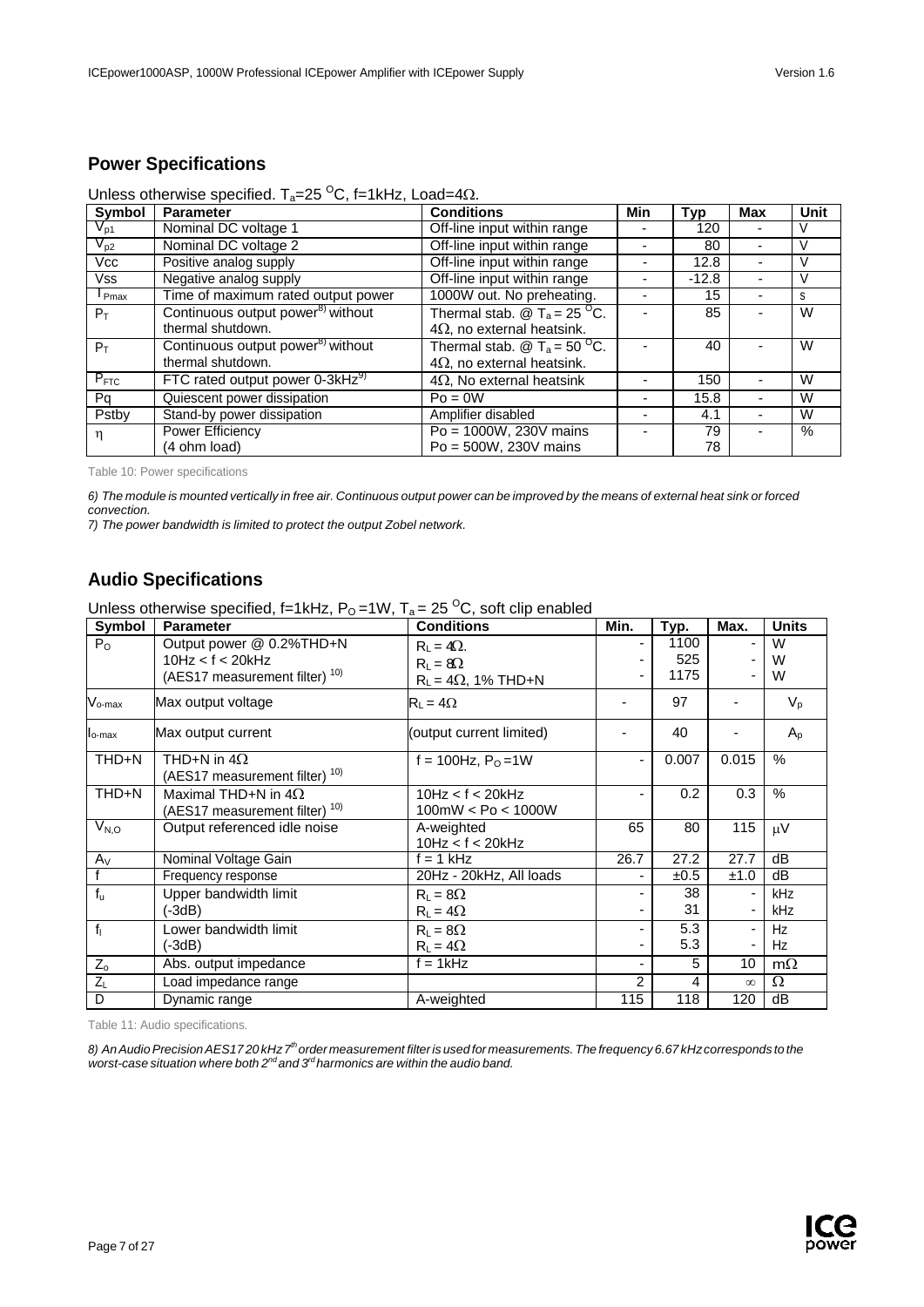# <span id="page-7-0"></span>**Electrical Specifications**

## Unless otherwise specified,  $T_a = 25 \degree C$ .

| Symbol                       | <b>Parameter</b>                          | <b>Conditions</b>            | Min | <b>Typ</b> | Max                      | Unit |
|------------------------------|-------------------------------------------|------------------------------|-----|------------|--------------------------|------|
| Ιo                           | Offset switching frequency                | Idle                         | 320 | 350        | 380                      | kHz  |
|                              | Switching frequency range                 | Idle to full scale variation | 60  |            | 380                      | kHz  |
| $\mathsf{r}_{\mathsf{smos}}$ | Switching frequency power supply          |                              |     | 100        | $\overline{\phantom{0}}$ | kHz  |
| V <sub>OFF.Diff</sub>        | Differential offset on output terminals   | Input terminated             |     |            | ±50                      | mV   |
| $V_{\text{OFF,CM}}$          | Common mode offset on output<br>terminals | Input terminated             |     | $V_{p1}/2$ | ±10%                     |      |

Table 12: Electrical specifications

# <span id="page-7-1"></span>**Timing Specifications**

| <b>Symbol</b>                   | <b>Parameter</b>             | <b>Conditions</b>                           | Min | Tvp  | Max | Unit |
|---------------------------------|------------------------------|---------------------------------------------|-----|------|-----|------|
| acd                             | Power supply start up delay. | Time from min. AC to all power supplies are |     | 450  |     | ms   |
|                                 |                              | aood.                                       |     |      |     |      |
| $I_{sd}$                        | Switching start up delay     | Time from all power supplies are good       |     | 1200 |     | ms   |
| $t_{\text{max}}$ <sup>11)</sup> | Shutdown delay               | Supply fail or Standby pin                  |     | 200  |     | μS   |

Table 13: Timing Specifications.

*11) Only valid with the circuit shown in tbd.*

# <span id="page-7-2"></span>**Thermal Specifications**

| ⊰vmh∩<br>npo     | ırameter                                            | .<br>--<br>.<br>naitions | Min | `vr | <b>Max</b> | Unit |
|------------------|-----------------------------------------------------|--------------------------|-----|-----|------------|------|
| $R_{th.}$ sink-a | ambient<br>⇒rmar …<br>heatsink<br>resistance<br>her |                          |     | . ت |            | K/W  |

Table 14: Thermal specifications

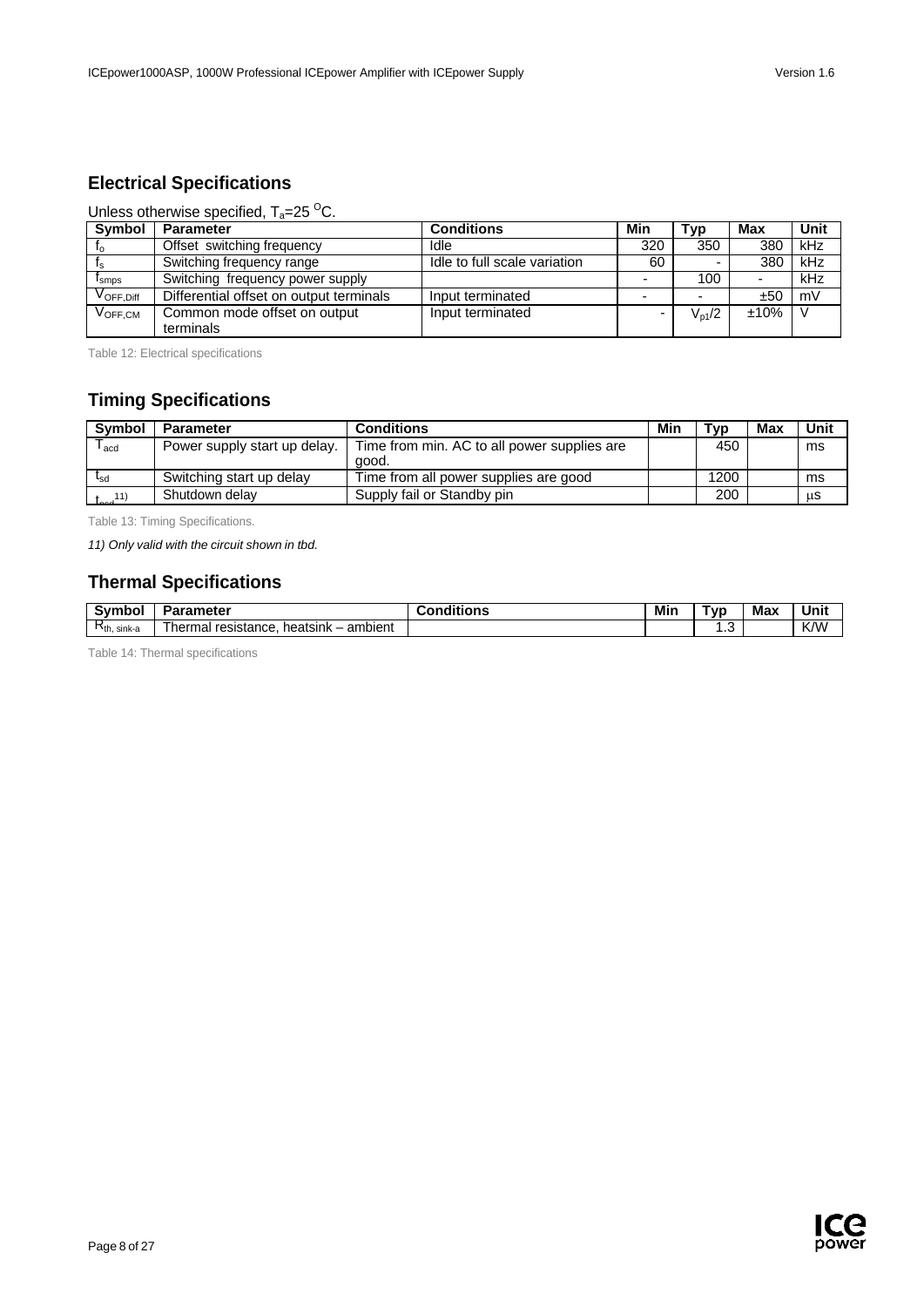## <span id="page-8-0"></span>**Disturbances on the Mains**

The signal on the mains connection is often very noisy and large surge voltages are present. The ICEpower1000ASP is equipped with mains filtering to suppress surges and noise.

## **Lightning**

To avoid damage of the ICEpower1000ASP in case of surges caused by lightning, special care and component selection have resulted in capability of withstanding surges up to 8kV.(Tested with surge generator meeting IEC1000-4-5 at 8kV).

# <span id="page-8-1"></span>**Mechanical Specifications**

DuringdevelopmenttheICEpower1000ASPhasbeenexposedtotoughmechanicalteststoensurereliable performanceineventhemostdemandingprofessionalapplications.

| <b>Test</b>                                                                  | <b>Acceleration</b>                                   | <b>Amount</b>                                     |  |  |  |  |  |
|------------------------------------------------------------------------------|-------------------------------------------------------|---------------------------------------------------|--|--|--|--|--|
| Unpowered tests: The unit is powered after the test to verify functionality. |                                                       |                                                   |  |  |  |  |  |
| Random vibration                                                             | 2g <sub>RMS</sub>                                     | 3x20min                                           |  |  |  |  |  |
| <b>Bump</b>                                                                  | 10g/16ms, 2-4 Hz                                      | 1000 bumps in each of 6 directions <sup>12)</sup> |  |  |  |  |  |
| Shock                                                                        | 70g/12ms                                              | 3 shocks in each of 6 directions <sup>12)</sup>   |  |  |  |  |  |
|                                                                              | Powered tests: The unit is tested with power applied. |                                                   |  |  |  |  |  |
| Sinusoidal vibrations                                                        | 2.5mm, 5-10Hz                                         | 2 hours in each of 3 directions <sup>12)</sup>    |  |  |  |  |  |
|                                                                              | 1g, 10-100Hz                                          |                                                   |  |  |  |  |  |
| Random vibrations                                                            | 0.01g, 10-20Hz                                        | 2 hours in each of 3 directions <sup>12)</sup>    |  |  |  |  |  |
|                                                                              | $0.7gRMS - 3dB/oct$ , 20-150Hz                        |                                                   |  |  |  |  |  |

Table 15: Mechanical tests

12) 6 directions: (up, down, left, right forward and backward). 3 directions: (up and down, left and right, forward and backward)

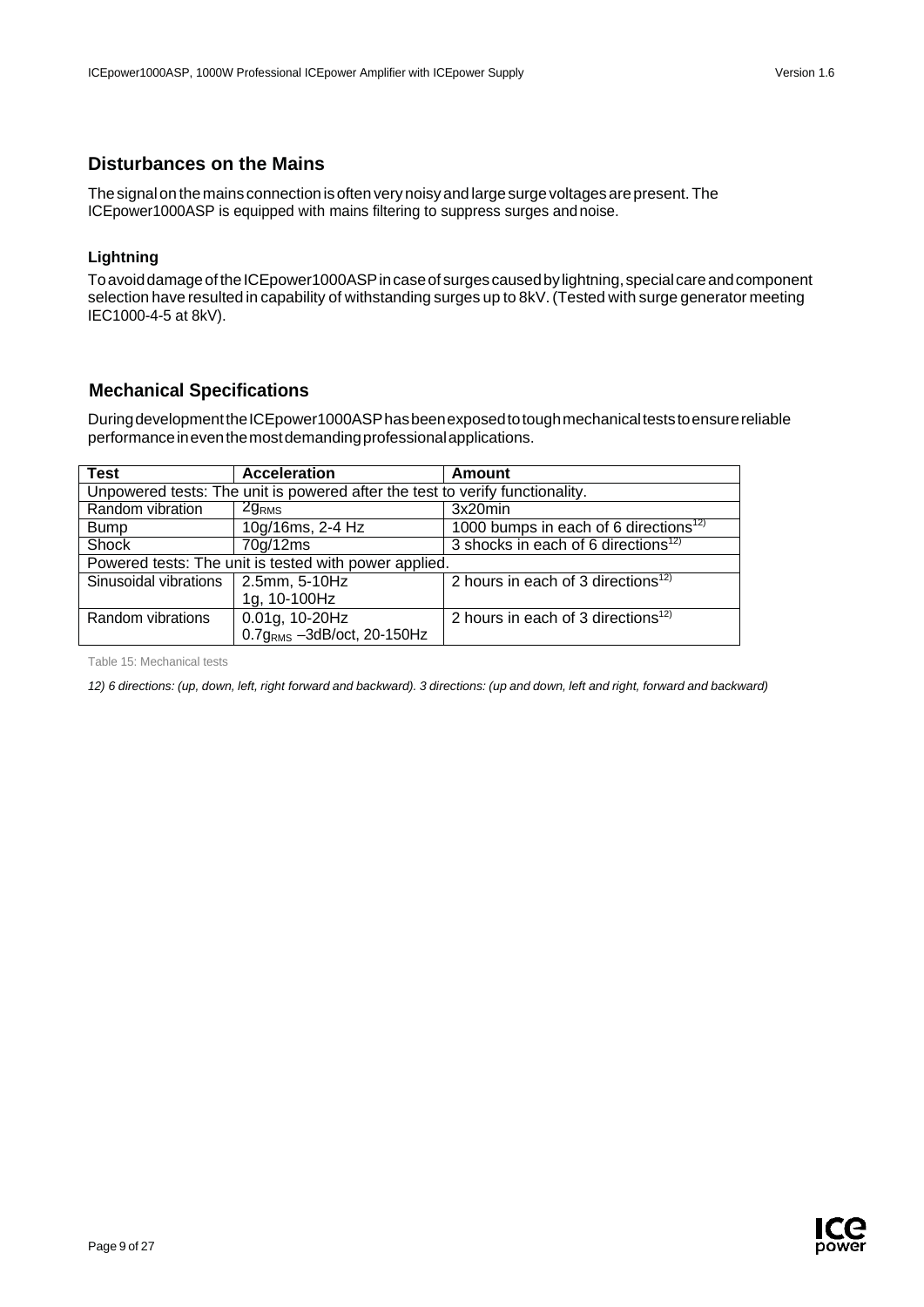d

# <span id="page-9-0"></span>**Typical Performance Characteristics**



## **Frequency Response**

## **Output Impedance**

The output impedance is measured by feeding 1A<sub>RMS</sub> into the output of the amplifier and measuring the voltage on the output. The output impedance then corresponds to the measured voltage.

The measurement is done at three different points to illustrate the impedance of connectors and wires. The curve showing the lowest impedance is measured directly on the PCB. The next curve is measured at the terminals of the ICEpower application connector. The curve showing the highest impedance is measured at one pair of the four banana plugs on the ICEpower application connector (10cm wire).



Figure 5: Measured voltage at output terminals while feeding 1ARMS into the output of the amplifier.



.

Figure 4: Frequency response in  $4\Omega$ ,  $8\Omega$  and **open load**. Top – amplitude. Bottom – Phase.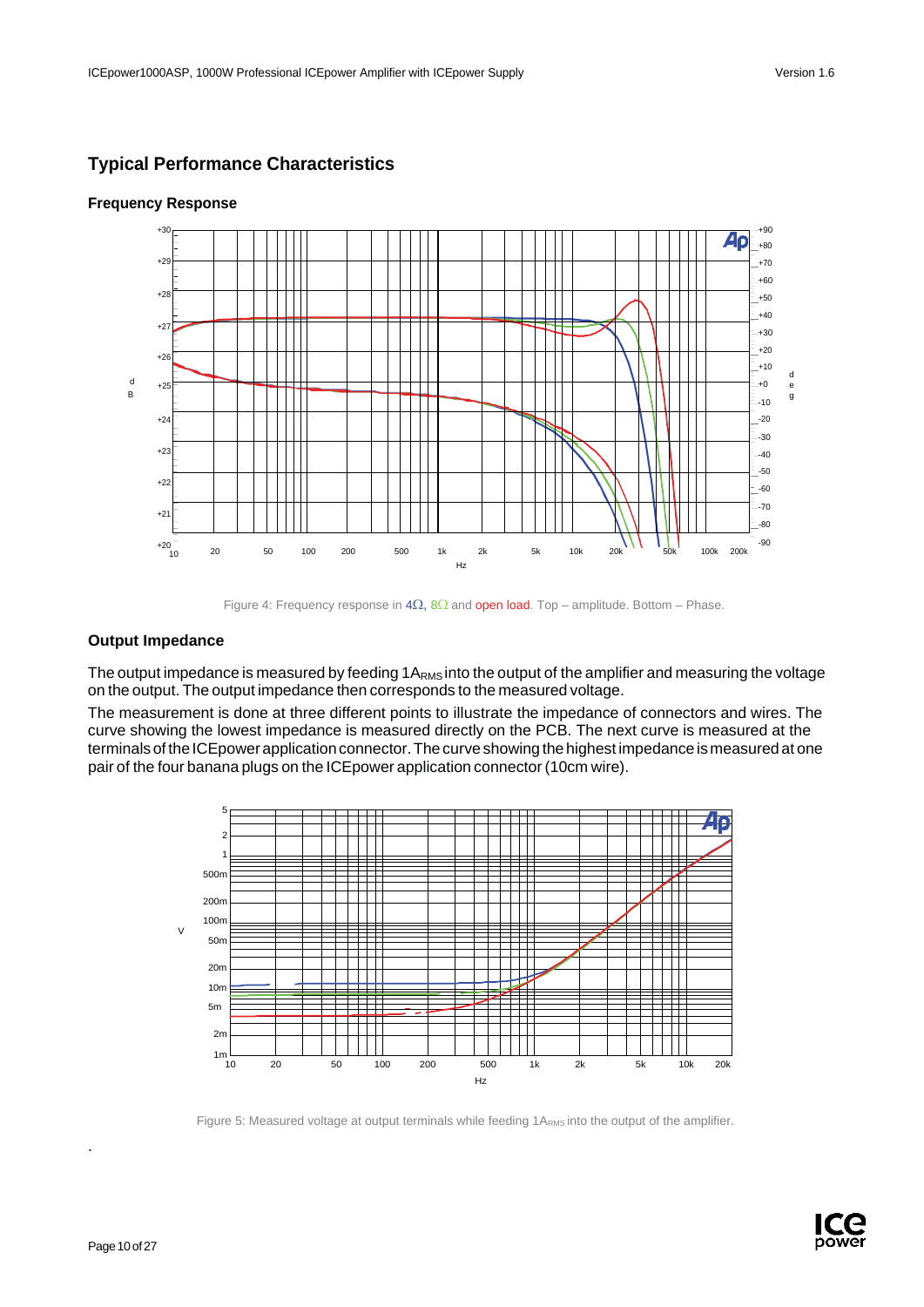## **Damping Factor**

The damping factor is calculated as the ratio between the output impedance and the load impedance. The three curves relate to the different curves of the output impedance.



## **Damping Factor vs Frequency 8 Ohm**

Figure 6: Damping factor vs. frequency 8Ω.



# **Damping Factor vs Frequency 4 Ohm**

Figure 7: Damping factor vs. frequency 4Ω.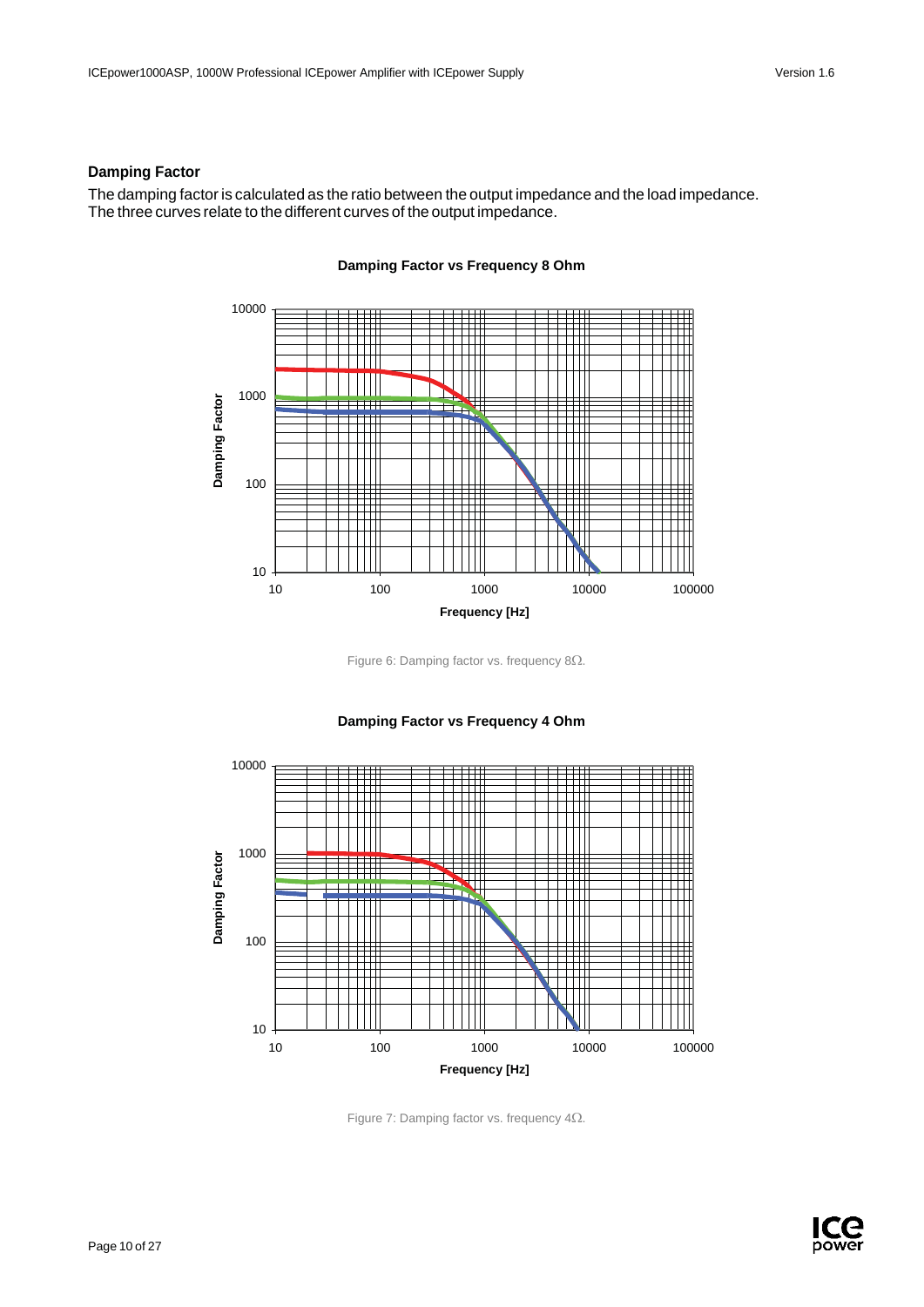## **S/N Ratio vs. Power Output**

The signal to noise ratio depends on the chosen "signal" output power in relation to the idle noise floor. When the output signal level is equal to the maximum output power of the amplifier the S/N ratio is equal to the dynamic range of the module.



#### **S/N ratio vs output power**

Figure 8: S/N vs. output power

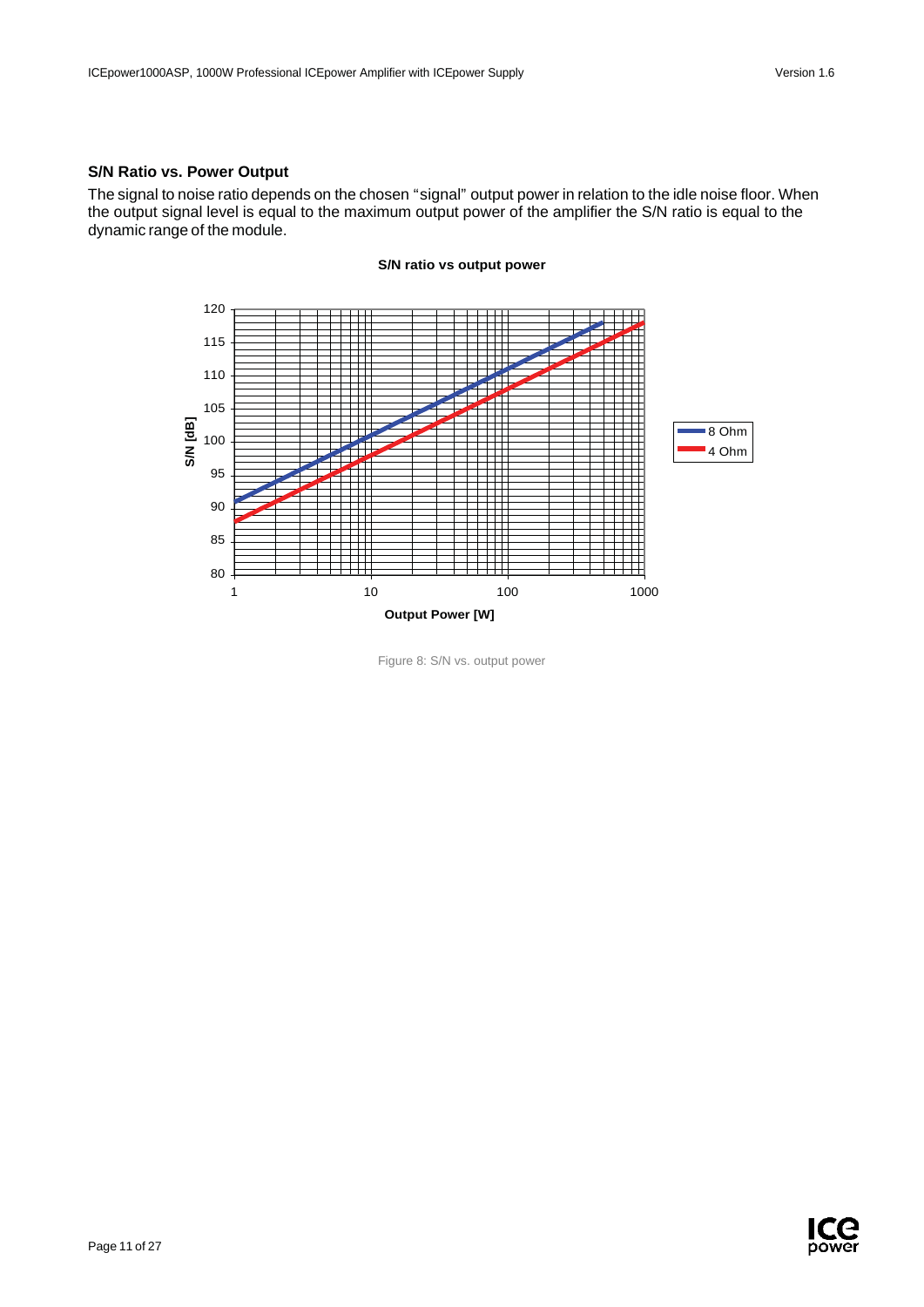## **Harmonic Distortion & Noise**



THD+N vs. output power at 100Hz, 1kHz and 6.67kHz<sup>12)</sup> (8Ω).



THD+N vs. output power at 100Hz, 1kHz and 6.67kHz 12)  $(4\Omega).$ 

Figure 9: Total harmonic distortion & noise

*12)AnAudioPrecisionAES17 20 kHz7thorder measurement filterisused for measurements.The frequency 6.67 kHzcorresponds to the worst-case situation where both 2nd and 3rd harmonics are within the audio band.*



Idle noise (4 $\Omega$ ). (32K FFT). Residual = 80 $\mu$ V(A). 0dB@1000W



f = 5kHz. Po = 100mW.  $4\Omega$  loading. 0dB@1000W

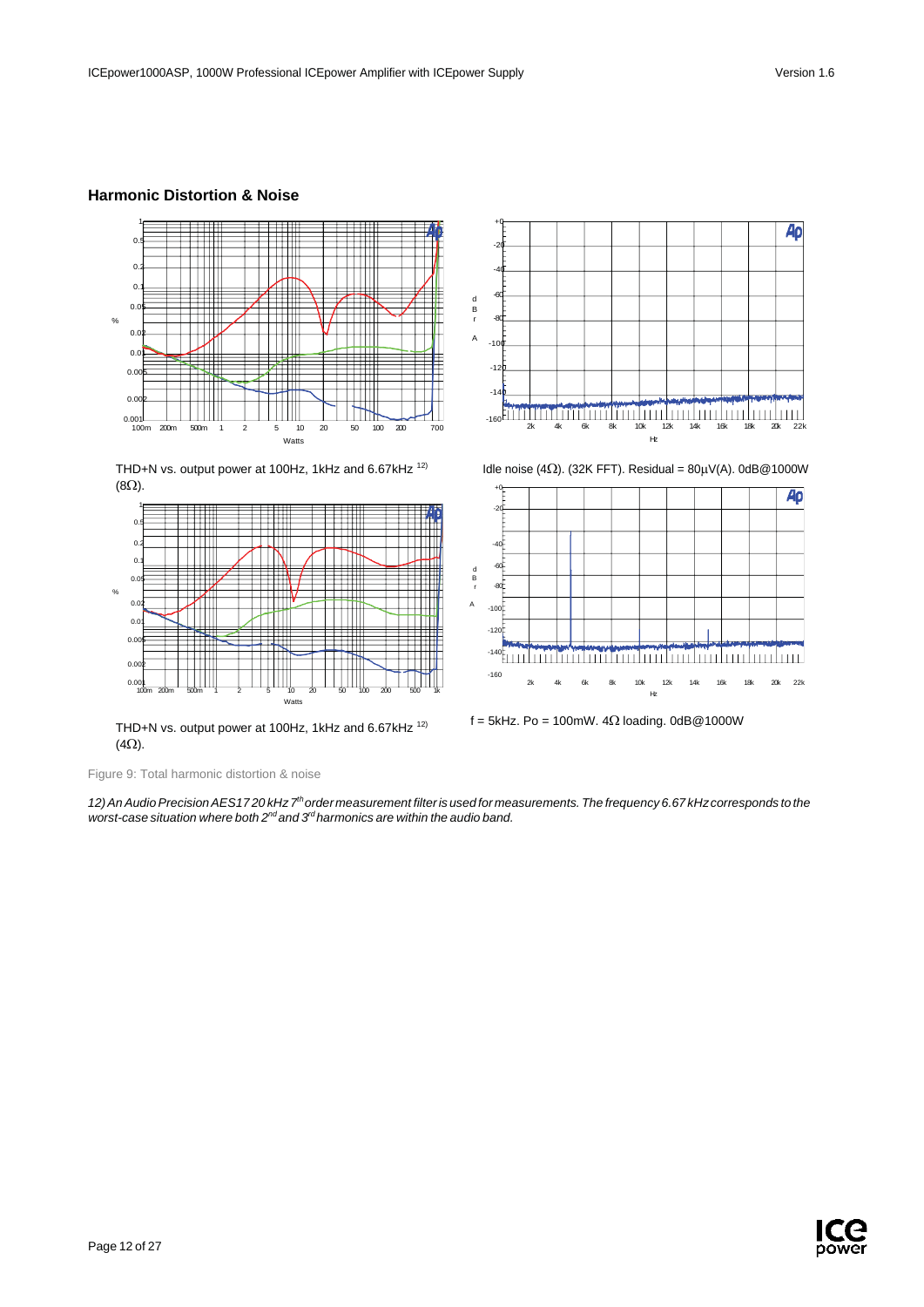# **Intermodulation Distortion (CCIF & TIM)**





Figure 10: Intermodulation distortion



CCIF IMD vs. Po, R<sub>L</sub> = 4 $\Omega$ , f<sub>1</sub> = 14kHz, f<sub>2</sub> = 15kHz. CCIF IMD analysis. R<sub>L</sub> = 4 $\Omega$ , P<sub>0</sub> = 10W,0dB@1000W





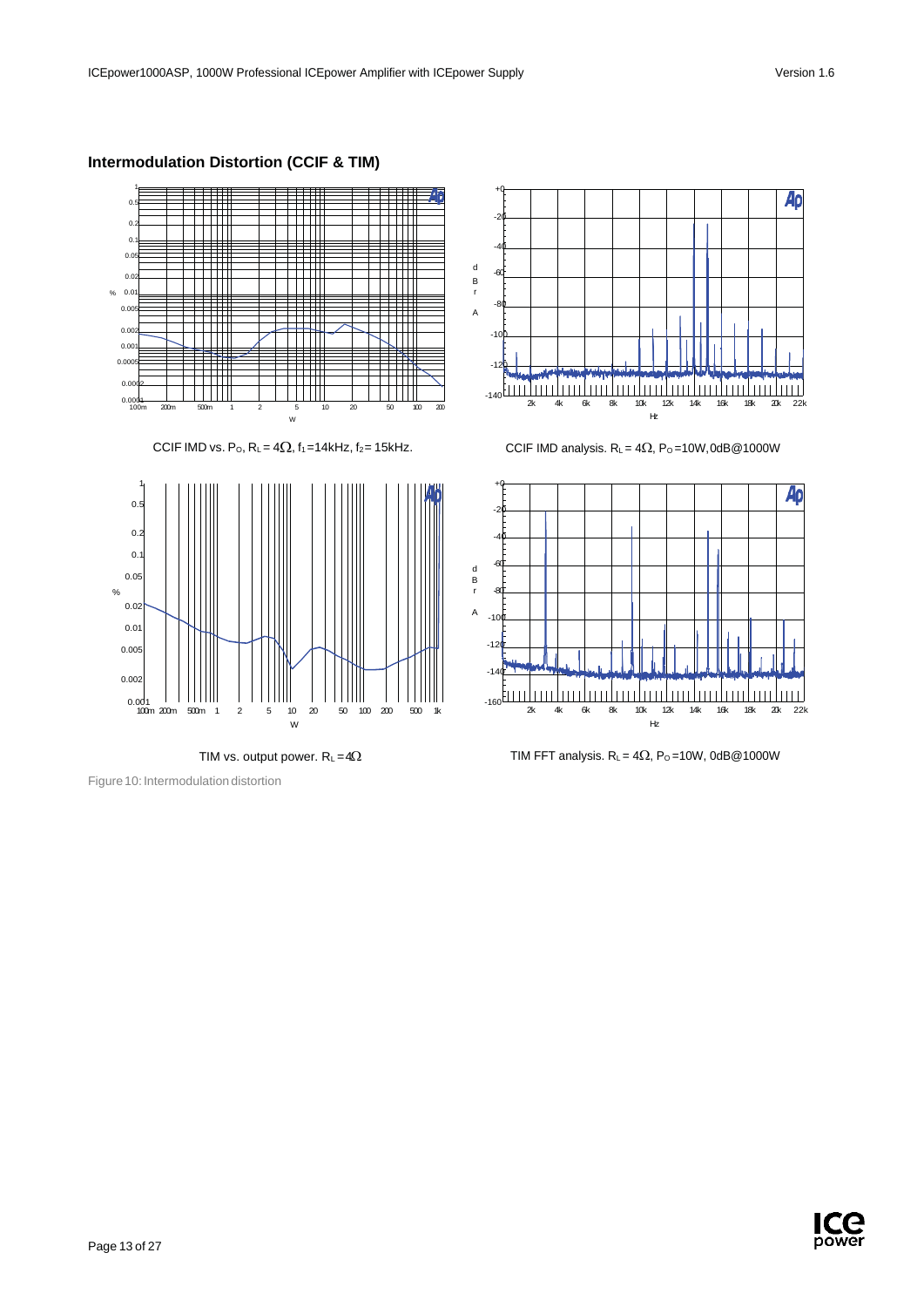### **Power Bandwidth**

Due to the compensating Zobel network in the output stage, the maximum allowable short-term output power is frequency-dependant. The short-term output poweris defined as the maximum undistorted (THD+N < 0.2%) output power until thermal shutdown occurs. Note that long-term high power levels may be limited by other safety circuits before the HF long-term power limit is reached.



**HF long-term power**

Figure 11: HF long-term output power

Due to the HF protection circuit the amplifier is only able to deliver full output at high frequencies for a short time.



#### **Time vs Frequency full output**

Figure 12: Duration of full output vs. frequency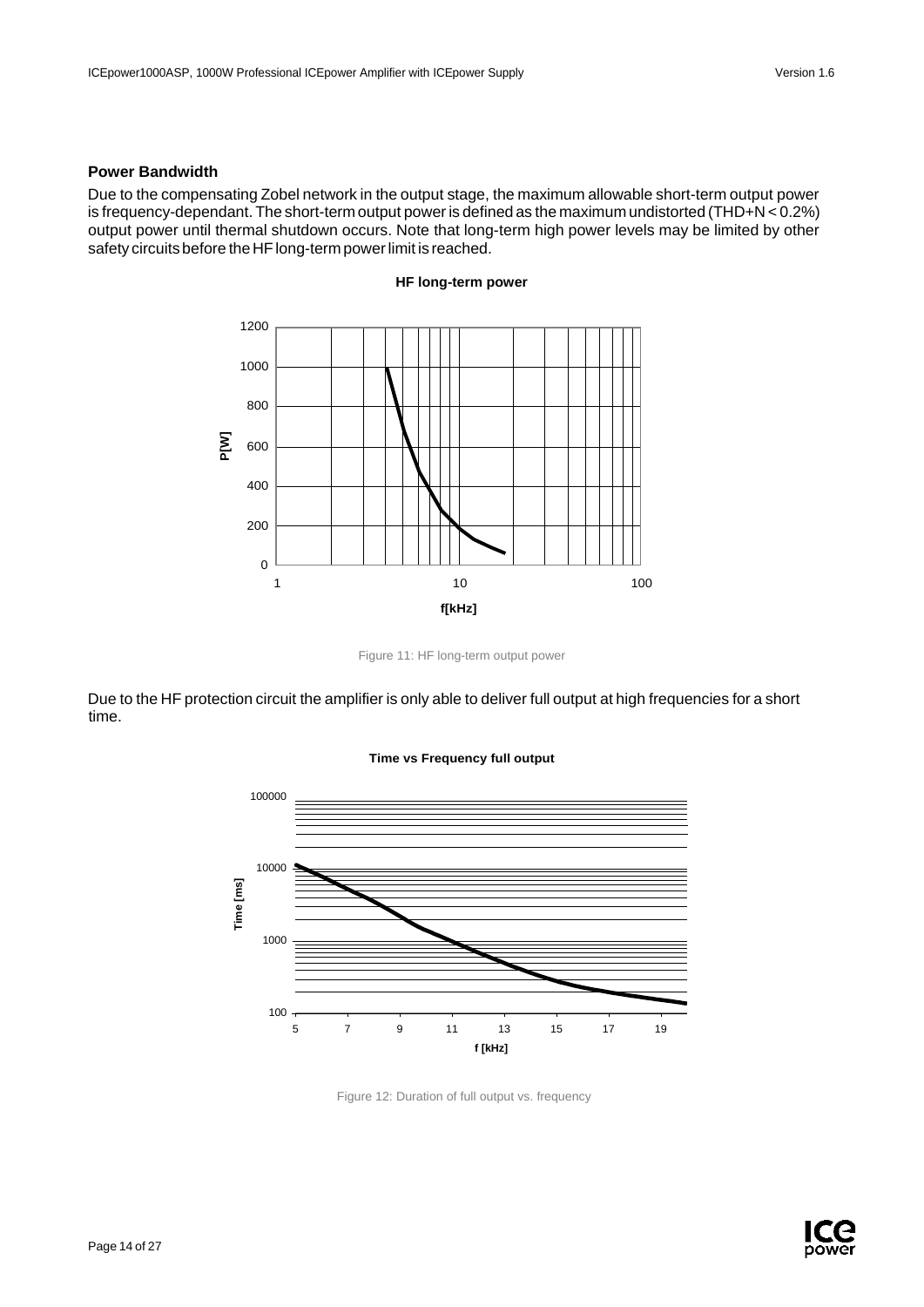# <span id="page-15-0"></span>**High Current Output**

The amplifier protection circuit will limit the long-term stress on the amplifier output stage due to high output currents. Due to this protection circuit the amplifier is only able to deliver very high currents for a limited time.



#### **1000ASP Time vs peek current**

Figure 13: High current vs. time (Test signal 100 Hz sine). 22A to 32A into 2 Ohm load and 34A to 40A into1 Ohm load

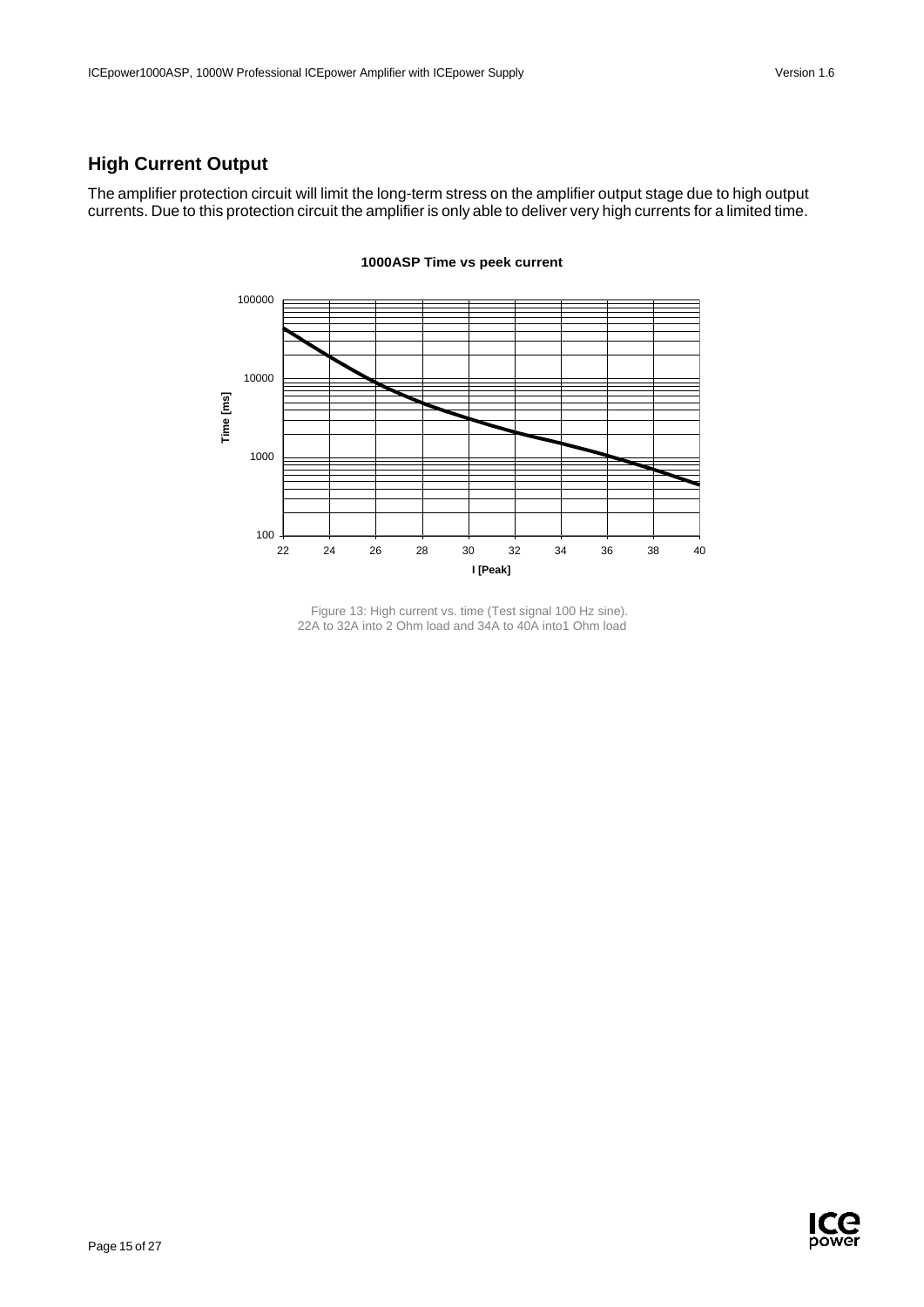# <span id="page-16-0"></span>**Efficiency vs. Output Power**

The total power conversion efficiency is calculated as the ratio between the audio output power and the power consumed from the mains.



#### **ICEpower1000ASP efficiency 8 ohm**

Figure 14: Efficiency vs. output power (8Ω load, 1 kHz audio).



**ICEpow er1000ASP efficiency 4 ohm**

Figure 15: Efficiency vs. output power (4Ω load, 1 kHz audio).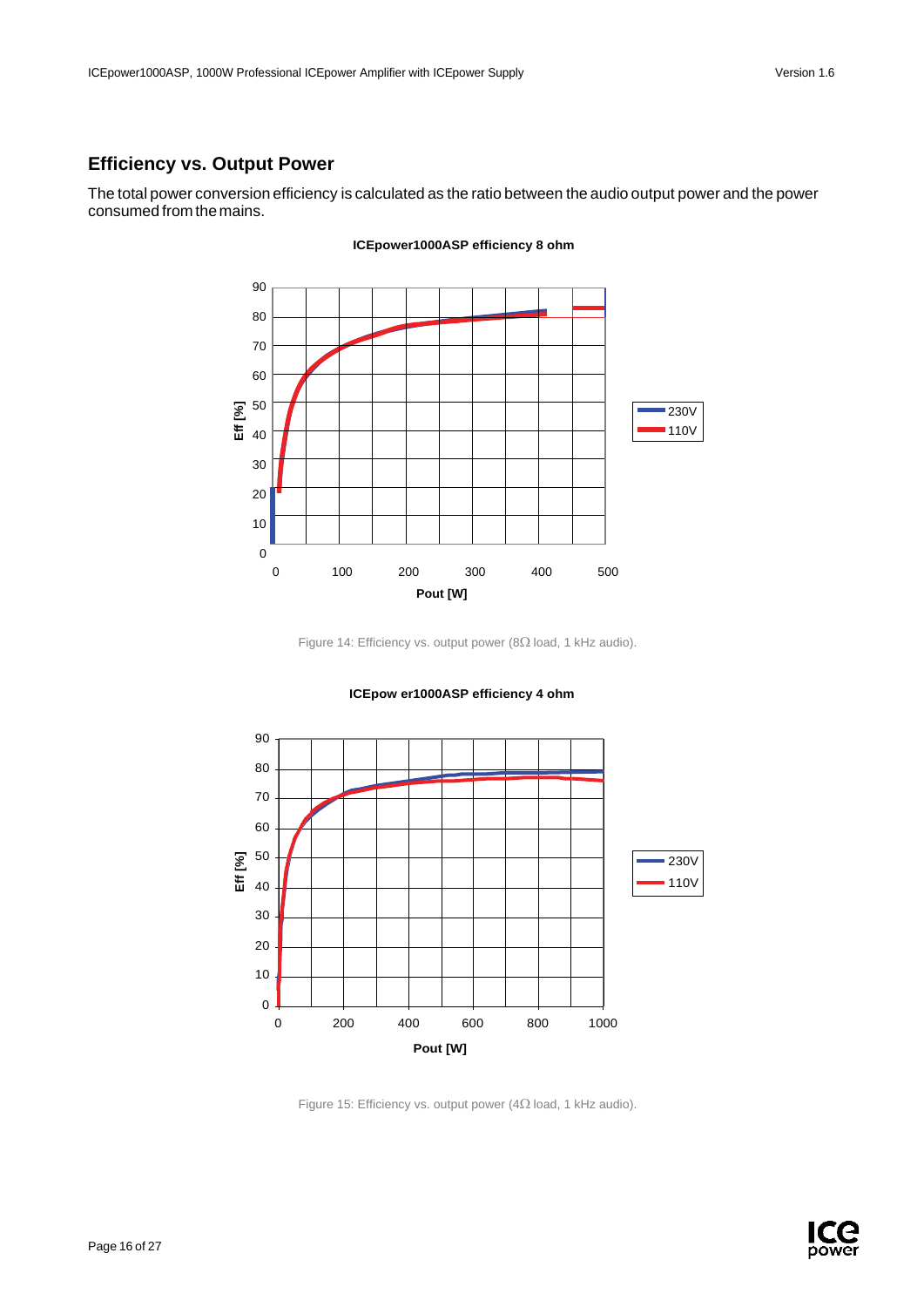# <span id="page-17-0"></span>**Loading**

With its low output impedance, the ICEpower1000ASP is designed to be unaffected by loudspeaker loading characteristics. However, care should be taken with *purely* capacitive loads.

Traditionallyamplifiershavebeentestedextensivelyinlaboratorieswithpurelycapacitiveloads.Thiswasdoneto test the amplifier's stability and performance but it does not relate to any normal speaker load as even electrostatic speakers do not present a purely capacitive load to the amplifier but include a resistive part as well. Themaximumpurelycapacitiveloadallowedis470nF.

# <span id="page-17-1"></span>**Features**

The ICEpower1000ASP has a number of useful features which are described below.

### **Standby/Protect Control**

The Standby/protect pin is pulled low internally when the protection circuits activates. It is also possible to pull the pin low externally to activate the low power consumption mode.

The recommended external circuit for shutdown is shown in Figure 16.The timing specifications are only valid with the interface circuit shown in Figure 16.



Figure 16: Interface and simplified internal circuit for Shutdown/protect pin.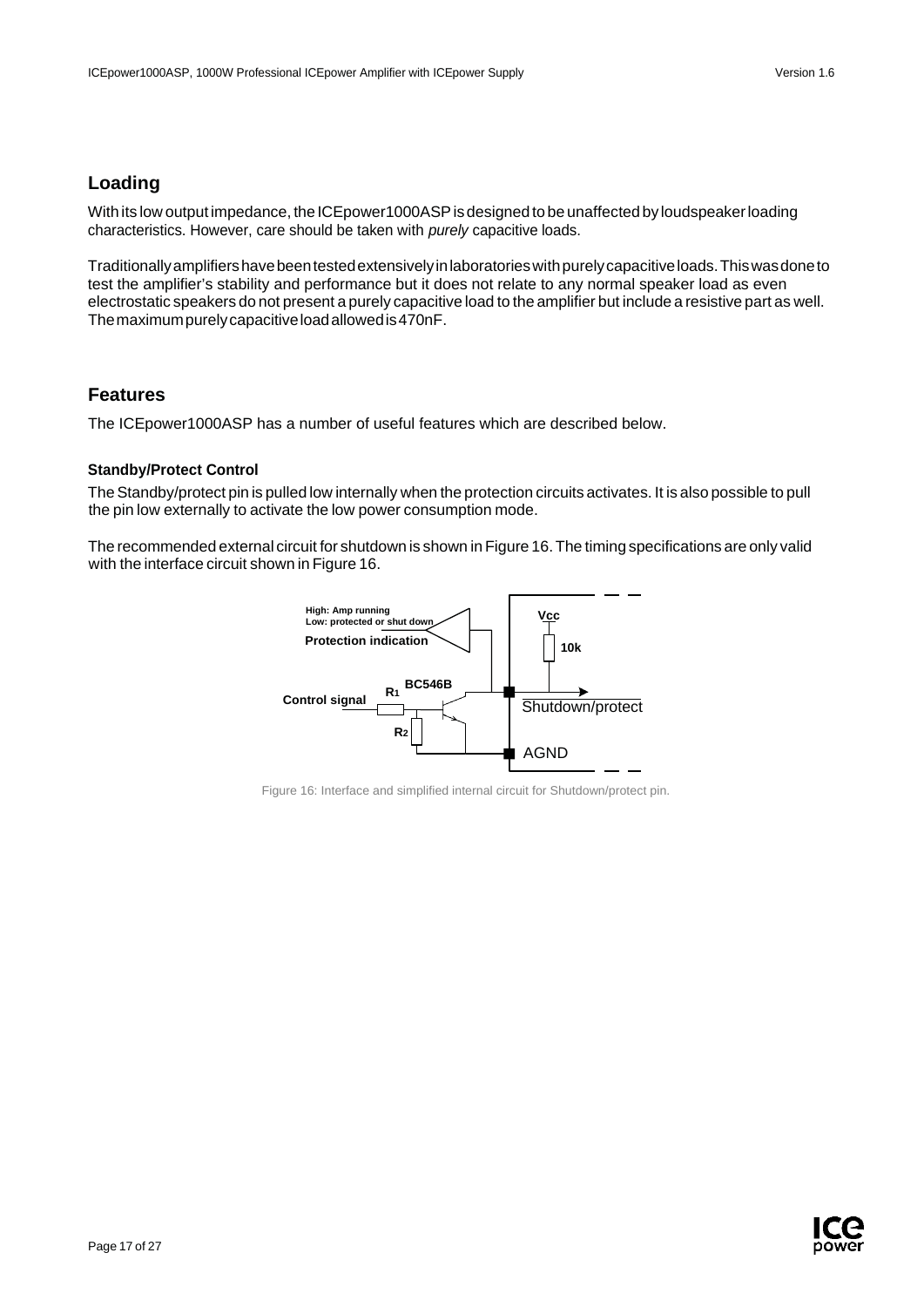## **Monitor Output**

The monitor output has been implemented as an attenuated ground referenced (unbalanced) version of the balanced output signal. The internal output circuit of this output is shown in Figure 17.



Figure 17: Internal circuitry of the monitor output.

The monitor output is attenuated 1.1dB in relation to the input signal and the bandwidth is limited to 45 kHz.

### **Soft clipping and Clipping Detection**

The ICE power1000ASP is equipped with a soft clipping circuit that shapes the input signal softly and limits the maximum signal level to the output stage. The soft clipping system eliminates saturation of the control system for optimum sound performance in high-level situations.

The Soft clip pin is an open collector output with a series resistor for connecting directly to an LED or external processing circuits. The internal circuit is shown in **Error! Reference source not found.**.

### **Soft clip off**

The Soft clip off pin disables the internal soft clipping circuit when pulled low. This allows for use of external clipping circuits to suit the application without interference from the internal circuit.

Even with the Soft clip off pin set to low the protection features still activate the internal circuit.



Figure 18: Interface and simplified internal circuit for the Soft clip pin.

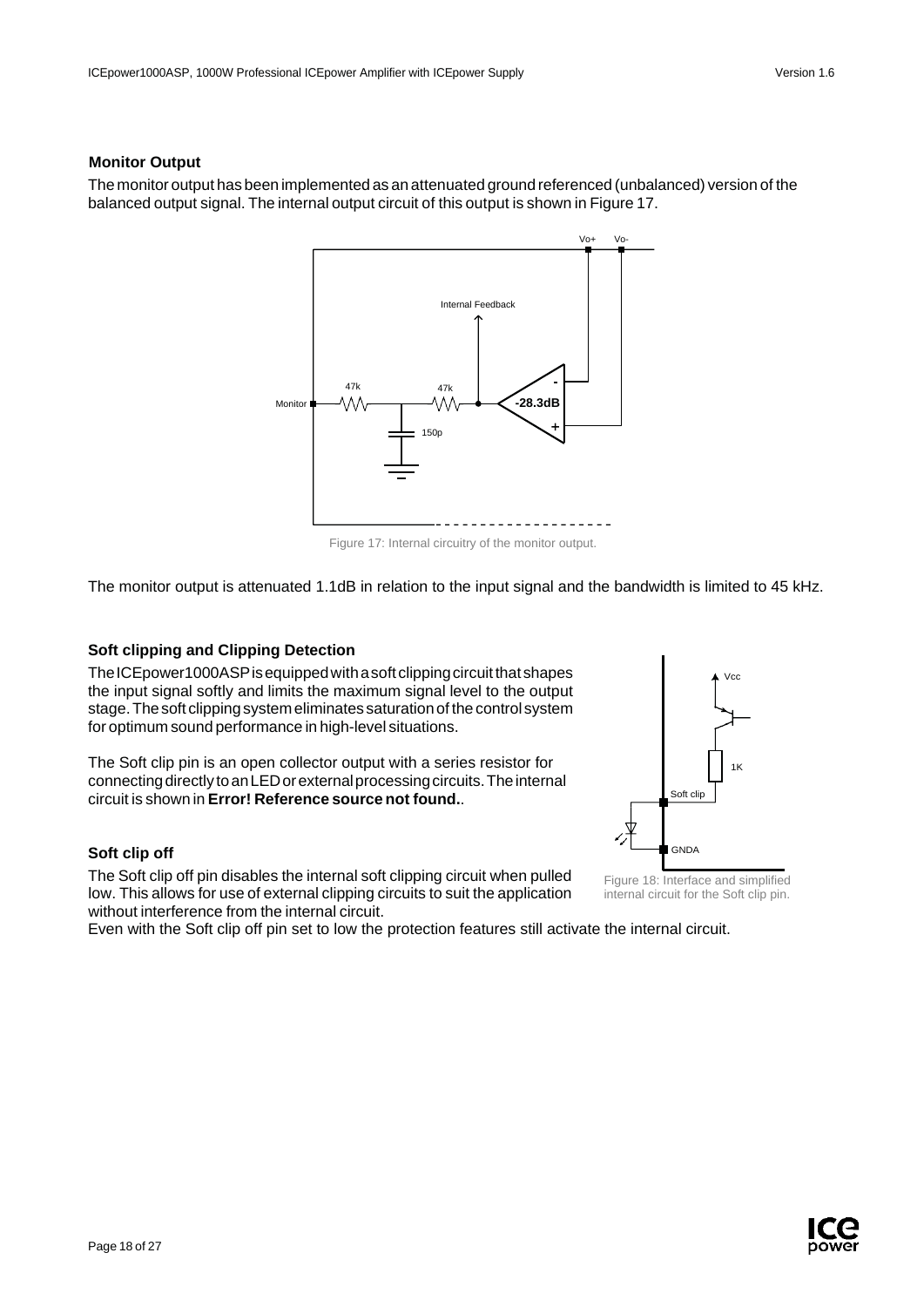# <span id="page-19-0"></span>**Protection Features**

The ICEpower1000ASP is equipped with professional protection features for surviving in the rough professional audio environment without damage and without compromising the audio quality.

Generally the protection circuits are designed with the philosophy of "audio all time" in mind and therefore all protection circuits are self-resetting. The only circuit that does not reset is the 'HF on output' circuit that only activates incaseofa failure orlargecapacitiveload.



Figure 19: Block diagram of protection features

### **Over current Protection**

The over current protection is designed with two states. The first state limits the output current to the protection level of 40A. This level of current is allowed for a short period of time, but if the output current remains too high, state two is activated. State two disables the amplifier for the same amount of time as if a power failure had occurred. The amplifier will restart when the cause of the overload has been removed, and in case of short overloads, the music will continue playing.

### **Thermal Protection**

The ICEpower1000ASPis equipped with two thermal protection circuits. The first monitors the temperature of the power supply and attenuates the output voltage if the temperature exceeds the limit. The other protection circuit monitors the amplifier temperature and shuts down the amplifier if the temperature becomes too high. Both protection circuits are self-resetting once the temperature has dropped to an acceptable level.

### **Overload Protection**

In case of high-amplitude continuous low frequency signals in loads lower than  $4\Omega$  the power supply may not be able to deliver the required amount of power to the amplifier and the supply voltage will drop. The overload protection circuit will then lower the threshold of the input soft clipping circuit until the output power has been reduced to an acceptable level. As a result the amplifier will not shut down because of under voltage and the music will still be playing but with a softly shaped audio signal.

### **Long-term HF Protection**

The output filter of the amplifier is not capable of handling large long-term high frequency signals due to the Zobel-network. This protection circuit decreases the threshold of the soft clipping circuit to limit the input signal in case of overload. Consequently, damage to the Zobel-network (or a high frequency driver) should not occur even under laboratory tests or any other condition that is not music (e.g. microphone feedback). The ICE power 1000ASP has been tested at extreme music levels with the most demanding music without triggering the high frequency protection circuit.

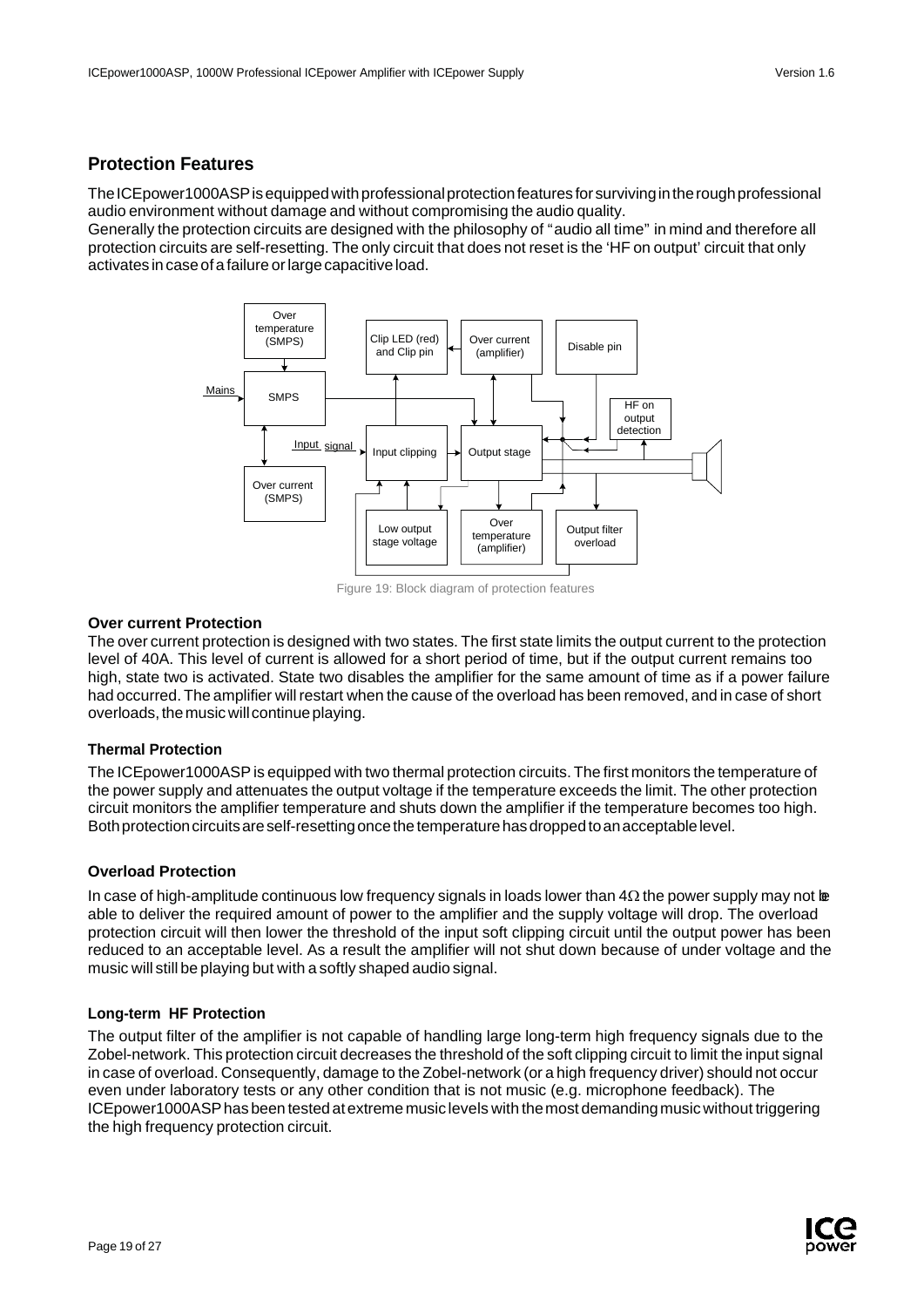# <span id="page-20-0"></span>**Input/Output Interfaces**

#### **Input Stage**

The balanced input section on the ICEpower1000ASP provides signal buffering and anti-aliasing filtering. The balanced configuration helps to avoid hum and noise pick-up in poorly shielded cables. An unbalanced input can be set (without affecting the overall gain) by applying a short between Vi- and AGND.



Figure 20: Balanced input buffer.

The input impedance of the signal input section is approximately 8kΩ over the audio bandwidth, which is an acceptable loading condition for most pre-amps, active crossover outputs etc.

#### **Output Stage**

The output stage is a full bridge topology with a 2<sup>nd</sup> order filter meaning the power output on the terminals Vo+ and Vo- is balanced. The output filter design is a part of ICEpower's proprietary MECC topology and has been chosen as a compromise between demodulation characteristics, efficiency and filter compactness.



Figure 21: Output filter section with compensating Zobel network.

The essential output characteristics are:

- The switching residual on the output primarily consists of a single frequency component at the carrier fundamental f<sub>s</sub>.
- The system bandwidth is 38 kHz in 8 $\Omega$ .

**Warning!** The balanced speaker outputs are both "hot" with a common-mode DC level equal to  $V_p/2$ . Balanced probesshouldalwaysbeusedformonitoringandmeasurements.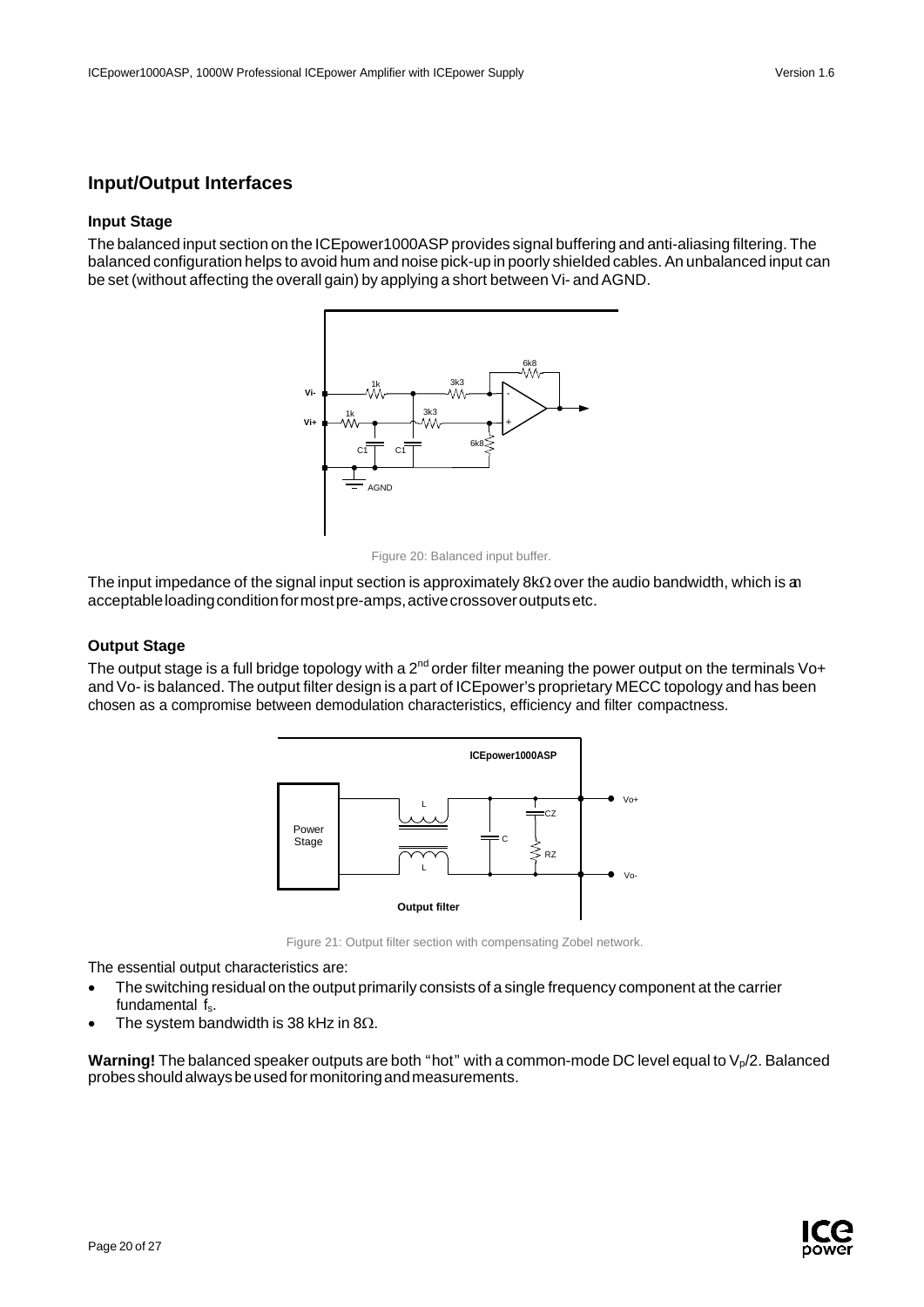## **Operational Timing Diagram**

The mains voltage and standby/protect pin control the ICEpower1000ASP. If the mains voltage is not at its minimum value the module will enter standby mode. The amplifier can be forced to standby mode by pulling the standby/protect pinlow.



Figure 22: Supply startup and shut down timing definitions.

#### **Power-up Sequence**

The power supply controls power-up of the ICEpower1000ASP. The power supply section has a delay ( $t_{\text{acd}}$ ) from the mains voltage reaches the minimum value to all output voltages are up. In order to ensure power supply stability before start-up, a controlled delay  $(t_{sd})$  has been introduced before the switching output stage is enabled with a 50% duty-cycle (zero modulation). Thus the total delay from power is applied to full signal amplification is  $t_{\text{acd}} + t_{\text{sd}}$ .

### **Power down sequence**

The module will enter into standby mode if:

- 1. The mains voltage drops below  $AC<sub>min</sub>$  or falls out completely.
- 2. The standby pin is pulled low.
- 3. Temperature protection is triggered
- 4. Over currentprotectionis triggered

In all events the ICE power 1000ASP will shut off instantly  $(t_{psd}=200\mu s$  typical) by disabling the switching power stage. Following a power down event the ICE power 1000ASP will follow the standard power-up sequence.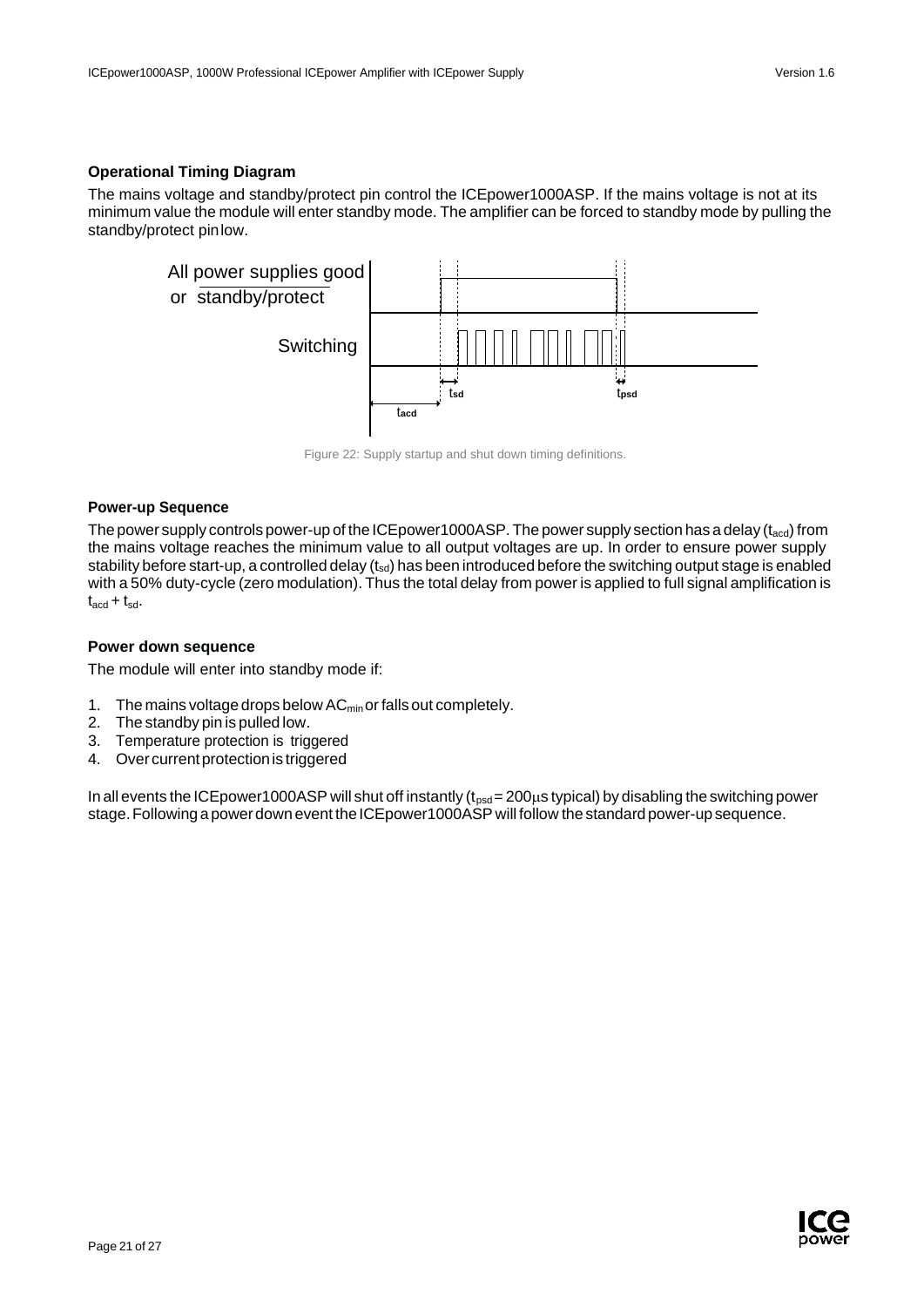# <span id="page-22-0"></span>**Thermal Design**

Thermaldesignisgenerallyagreat challengeinpoweramplifiersystems.Linearamplifierdesignsoperatingin class A or AB are normally very inefficient and therefore equipped with extensive heat sinking to keep the transistorjunction temperature low.The ICEpower1000ASPis based on highly efficient ICEpower switching technology providing high overall efficiency characteristics at all levels of operation.

Part of the "component" philosophy of the ASP–series is to provide a self-cooled component thus eliminating the need for special attention to thermal design.

The ICEpower1000ASP is designed for music reproduction, which means that the output power of the amplifier will never be continuous. If the average power exceeds 85W  $\omega$  4Ω (typical) for a long time at 25°C ambient temperature, the module will reach its maximum allowable temperature and the temperature protection will be activated. At 50 $\degree$ C ambient temperature more than 40W @ 4 $\Omega$  (typical) average power will activate the temperature protection.

For extreme loading requirements with a high continuous average loading or ambient temperatures above 40°C, we recommend the use of an external heat sink, which will improve the FTC power rating.

Further information is located in the ICEpower ASP Designer's Manual.

# <span id="page-22-1"></span>**Fuses**

The ICEpower250ASP has been safety approved using the following fuses

**115V Mains:** T10AH 125V Wickmann/Littlefuse series 181 or series 215

**230V Mains**: T6.3AH 250V Wickmann/Littlefuse series 181 or series 215

T: time-lag H: high-breaking 5\*20mm, according to IEC60127-2/5 and UL248.14

High-breaking capability (1500A) fuses are used for safety reasons and to allow powering up more than 30000 times. Fuses from different vendors are not guaranteed to be alike and in any case the module is only safety approvedwiththeabove-mentionedfuses.

The ICEpower1000ASP is fitted with the fuse suitable for 230V use (and with the voltage selector set to 230V) on delivery as this is the safest setup for protecting the module for global use. To use the ICEpower1000ASPin 100V/115Vareas, please replace the factory mounted fuse with appropriate type for 115V mains and mount the fuse in the 115V position as indicated on the board.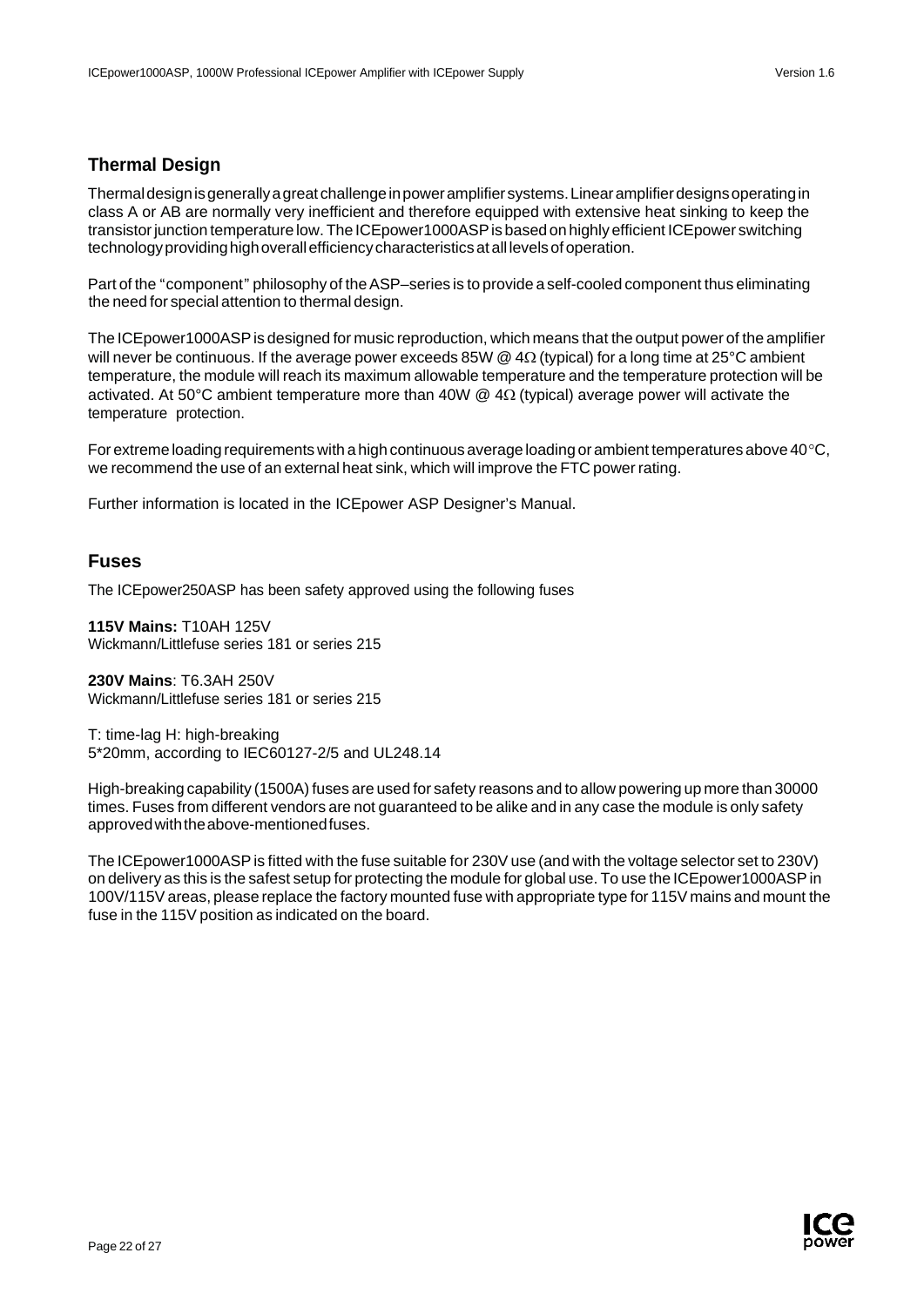# <span id="page-23-0"></span>**Physical Dimensions**



Figure 23: Physical dimensions in mm.

**Important!** A minimum clearance of 12 mm. above the module is required for safety and ventilation reasons.

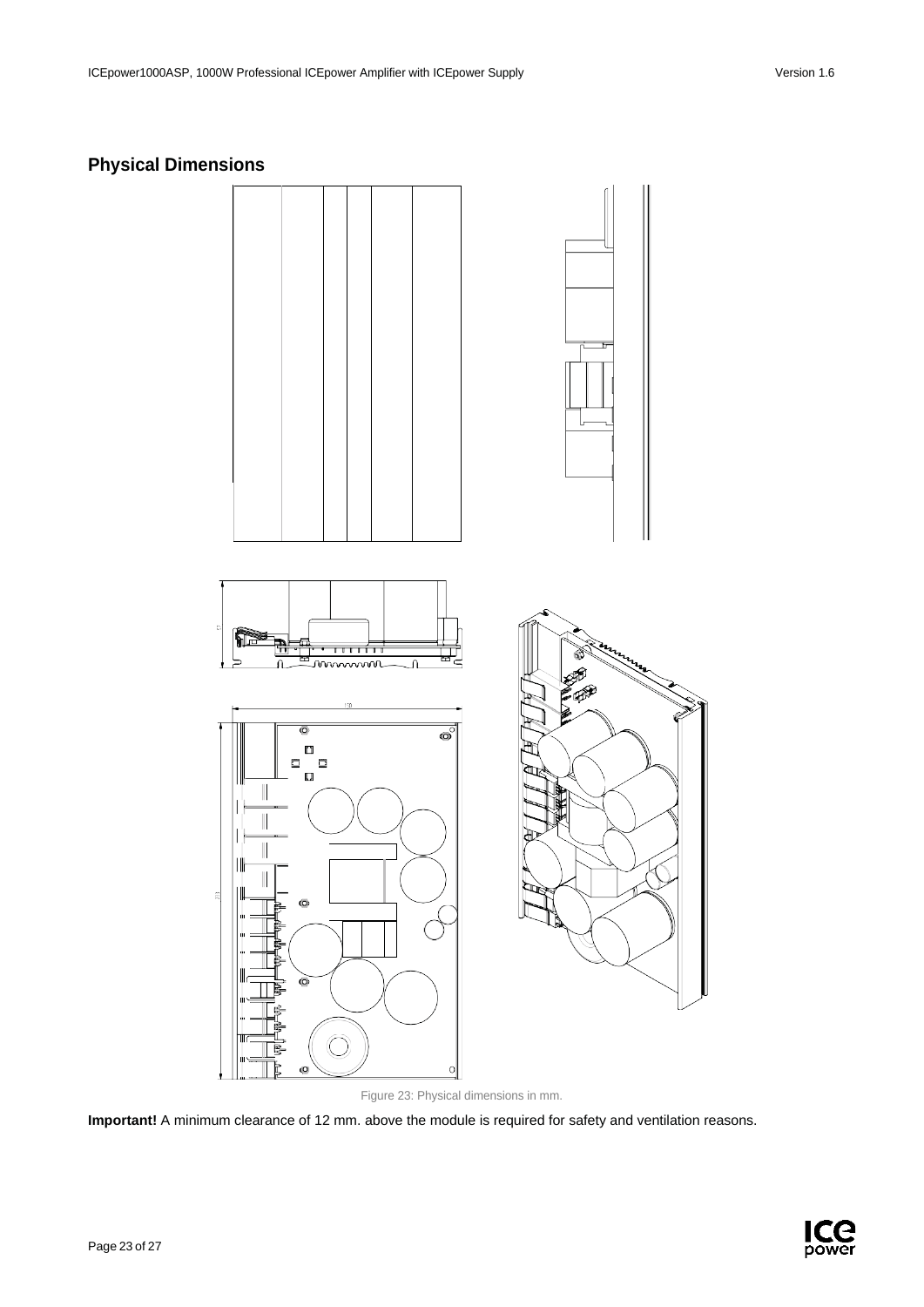

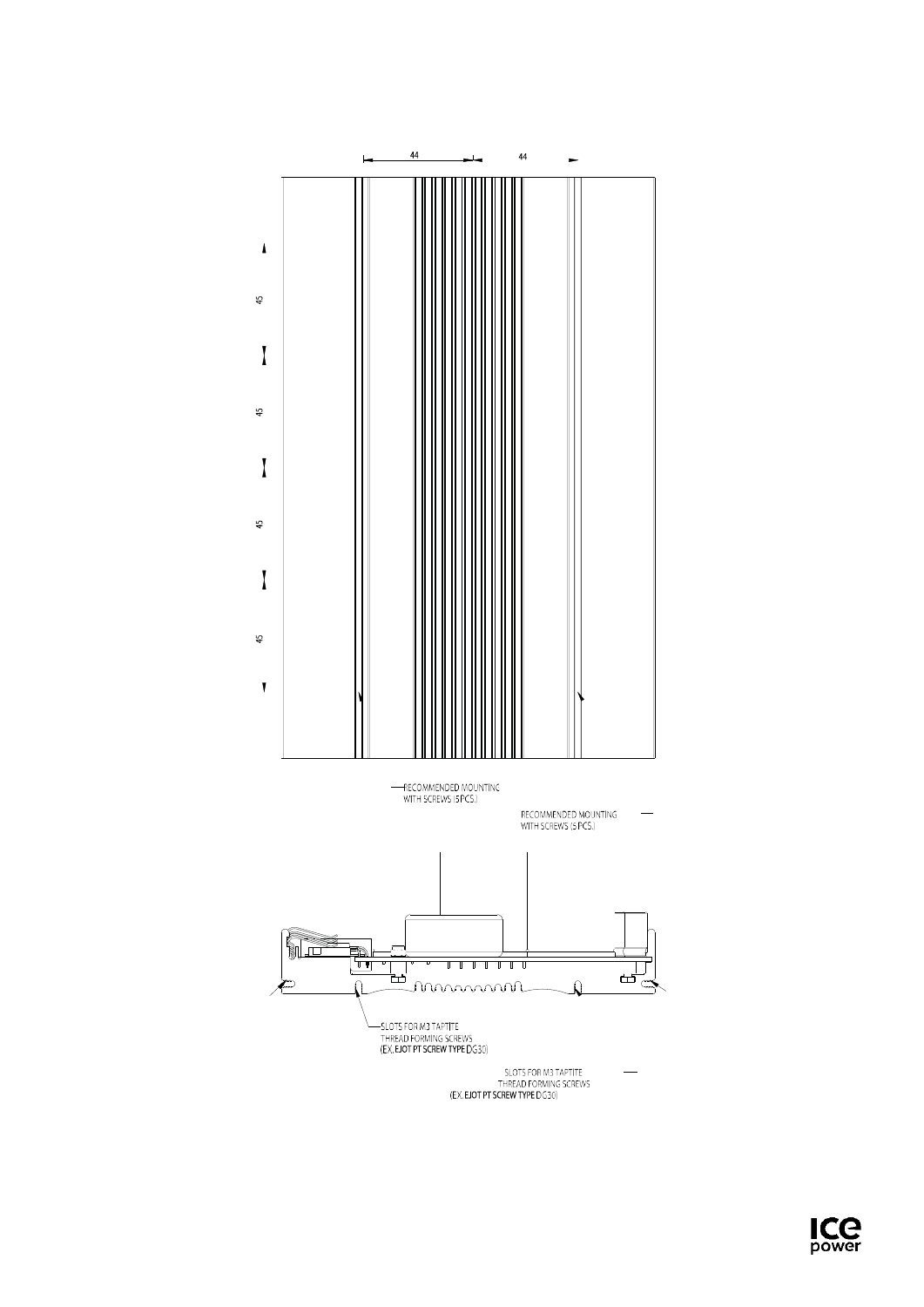

Figure 25: Physical dimensions in mm.

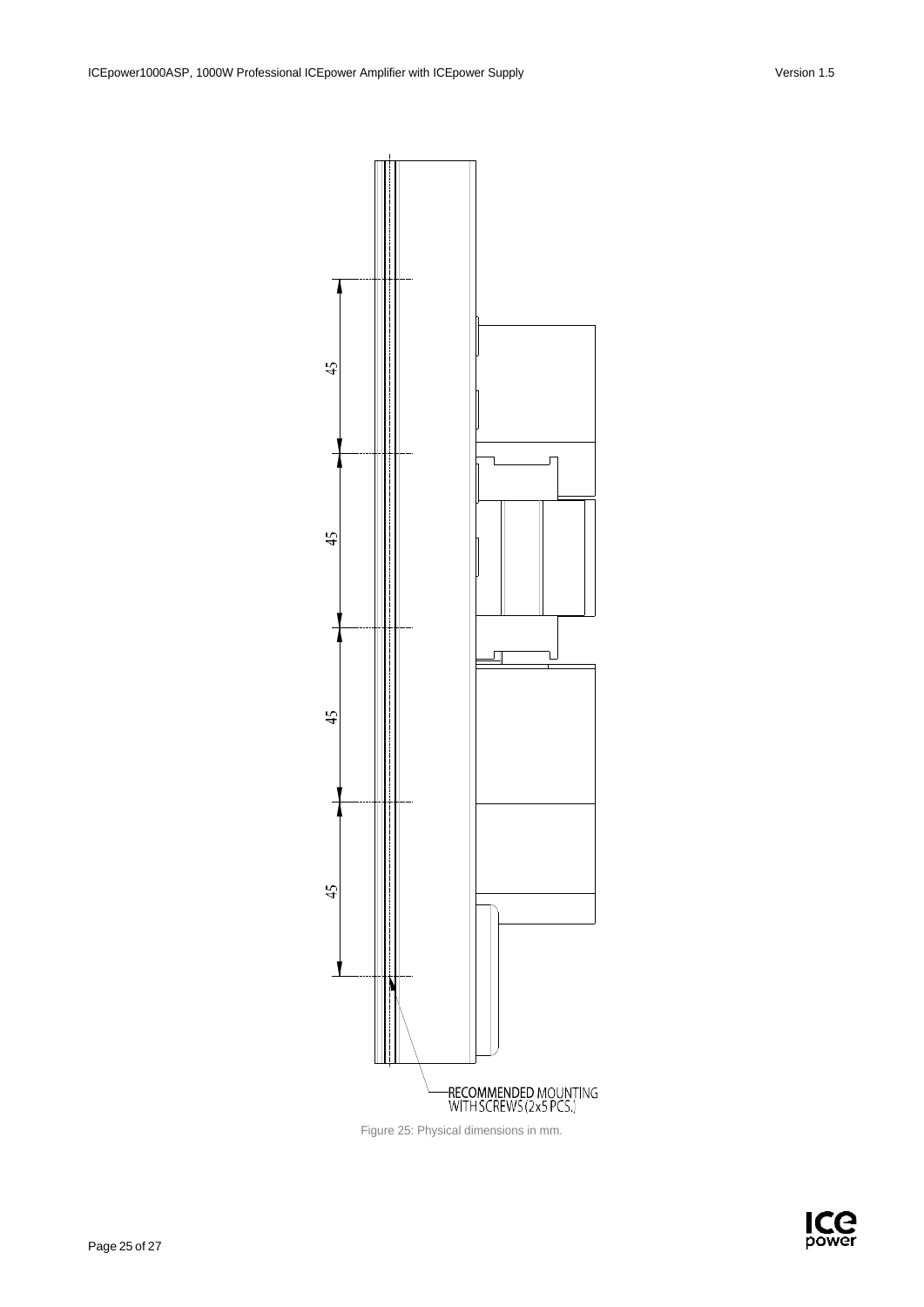## <span id="page-26-0"></span>**Safety Standards**

TheICEpower250ASPhasbeenpre-approvedforsafetybyCSAtoeasethedesign-inprocedureandcomplies with the following standards:

Europe: IEC 60065 7th ed. + AM1 + AM2 IEC 60065 8th ed EN 60065:2002 + A1:2006 + A11:2008 + A2:2010 + A12:2011 EN 60065:2014 US: UL 60065, 7th Edition, 2013-07-24 CAN/CSA-C22.2 No. 60065-03, 1st Edition + A1:2006 + A2:2012

Safety class Class 1 (with earth)

## **EMC**

• EN 55032: Note 1

Note1: Depends on cable routing on the mains/amplifier outputs and load characteristics. Connecting safety ground to the mains side/ Additional filtering may be needed.

# <span id="page-26-1"></span>**ESD Warning**

ICEpower products are manufactured according to the following ESD precautions:

- IEC 61340-5-1: Protection of electronic devices from electrostatic phenomena. General Requirements.
- IEC61340-5-2:Protectionofelectronicdevicesfromelectrostaticphenomena.UserGuide.
- ANSI/ESD-S20.20-1999: Protection of Electrical and Electronic Parts, Assemblies and Equipment.

Further handling of the products should comply with the same standards.

Thegeneralguaranteepolicyof ICEpowera/sdoesnot coverESDdamagedproductsdue to improper handling.

# <span id="page-26-2"></span>**Packaging and Storing**

The ICEpower1000ASP is delivered on pallets of 80 units. Each pallet has 5 x 2 cartons, each with 8 units.

### **Dimensions and Weight**

|               | Dimensions (W x L x H) [cm] Weight [kgs] |      |
|---------------|------------------------------------------|------|
| <b>Carton</b> | 57 x 35 x 18                             | 15.3 |
| <b>Pallet</b> | 80 x 60 x 105                            | 160  |

ESD safe cardboard is used for wrapping.

### **Storage Humidity**

Do not expose the pallets to rain or humidity levels higher than 85%.

### **Storage Temperature**

The pallets are to be stored at temperatures from 0°C to 70°C.

### **Stacking**

Pallets may not be stacked on top of each other.